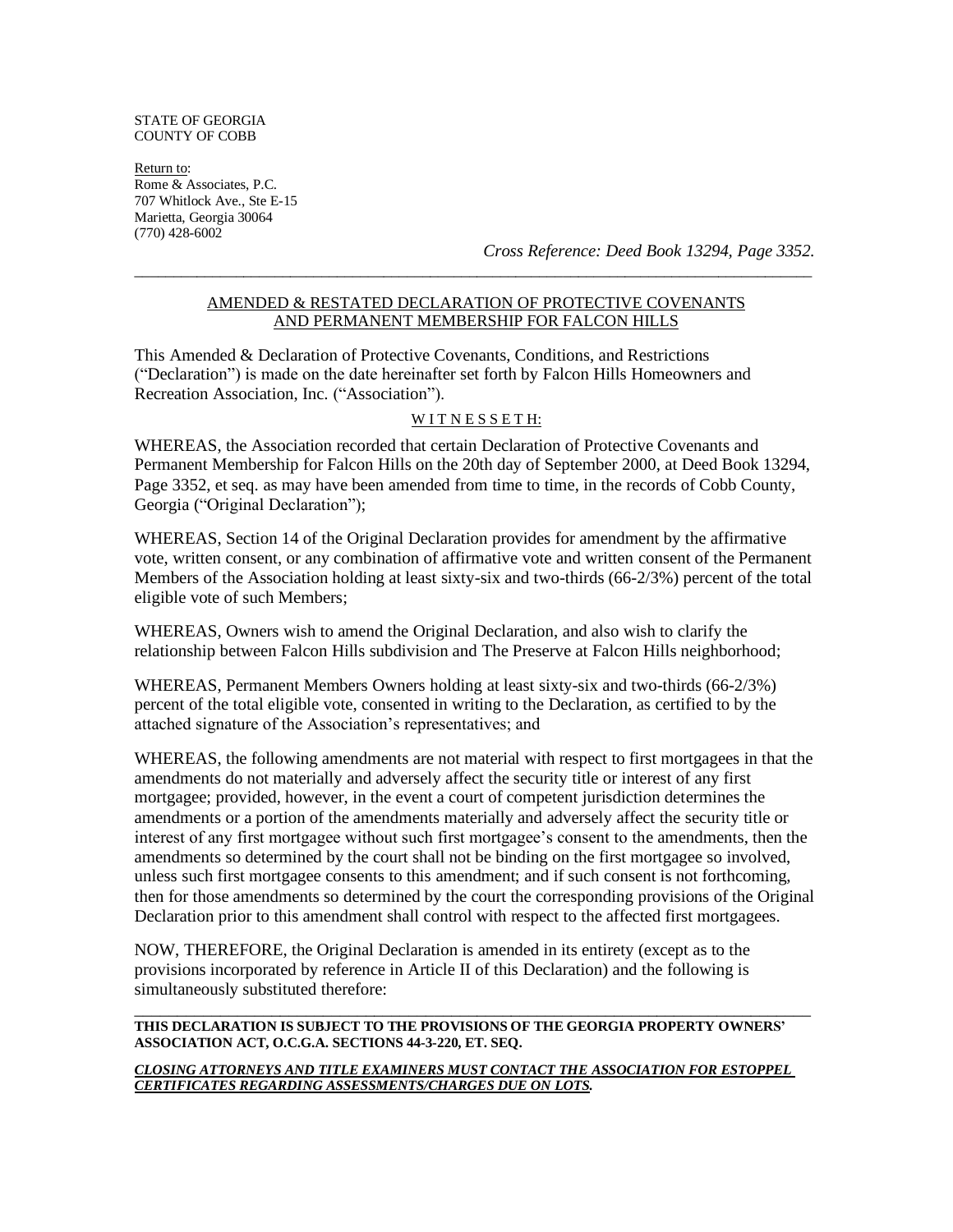# **TABLE OF CONTENTS**

|      | Article Section                                                                                                                                                                                              | Page      |
|------|--------------------------------------------------------------------------------------------------------------------------------------------------------------------------------------------------------------|-----------|
| I.   | <b>DEFINITIONS</b>                                                                                                                                                                                           | 1.        |
| П.   | PROPERTY SUBJECT TO THIS RESTATED<br><b>DECLARATION</b>                                                                                                                                                      | 2.        |
|      | 1. Property Hereby Subjected To This Declaration<br>2. Other Property                                                                                                                                        |           |
| Ш.   | ASSOCIATION MEMBERSHIP AND VOTING RIGHTS                                                                                                                                                                     | 3.        |
|      | Permanent Membership<br>1.<br>2. Voting<br>3. Relationship With The Preserve at Falcon Hills                                                                                                                 |           |
| IV.  | <b>ASSESSMENTS</b>                                                                                                                                                                                           | 4.        |
|      | 1. Purpose of Assessment<br>2. Creation of the Lien and Personal Obligation for<br>Assessments<br>3. Certificate of Status Regarding Assessments/Estoppel Ltr                                                | 5.        |
|      | 4. Computation of Assessments<br>5. Initiation Fee Upon Closing or Transfer of a Lot.<br><b>Special Assessments</b><br>6.<br><b>Specific Assessments</b><br>7.<br>Effect of Nonpayment of Assessments:<br>8. | 6.<br>7.  |
|      | Remedies of the Association                                                                                                                                                                                  |           |
| V.   | <b>MAINTENANCE</b>                                                                                                                                                                                           | 8.        |
|      | 1. Association's Responsibility<br>2. Owner's Responsibility                                                                                                                                                 |           |
| VI.  | <b>ASSOCIATION RIGHTS</b>                                                                                                                                                                                    |           |
| VII. | <b>USE RESTRICTION AND RULES</b>                                                                                                                                                                             |           |
|      | 1.<br>General<br>2.<br>Home Offices<br>3.<br>Signs<br>4.<br>Vehicles & Parking<br>5.<br><b>Leasing Restrictions</b><br>6.<br><b>Occupants Bound</b><br>7.<br>Animals and Pets                                | 9.<br>10. |
|      | 8.<br>Nuisance<br>9.<br><b>Unsightly or Unkempt Conditions</b><br>Satellite Dishes & Antennas<br>10.                                                                                                         |           |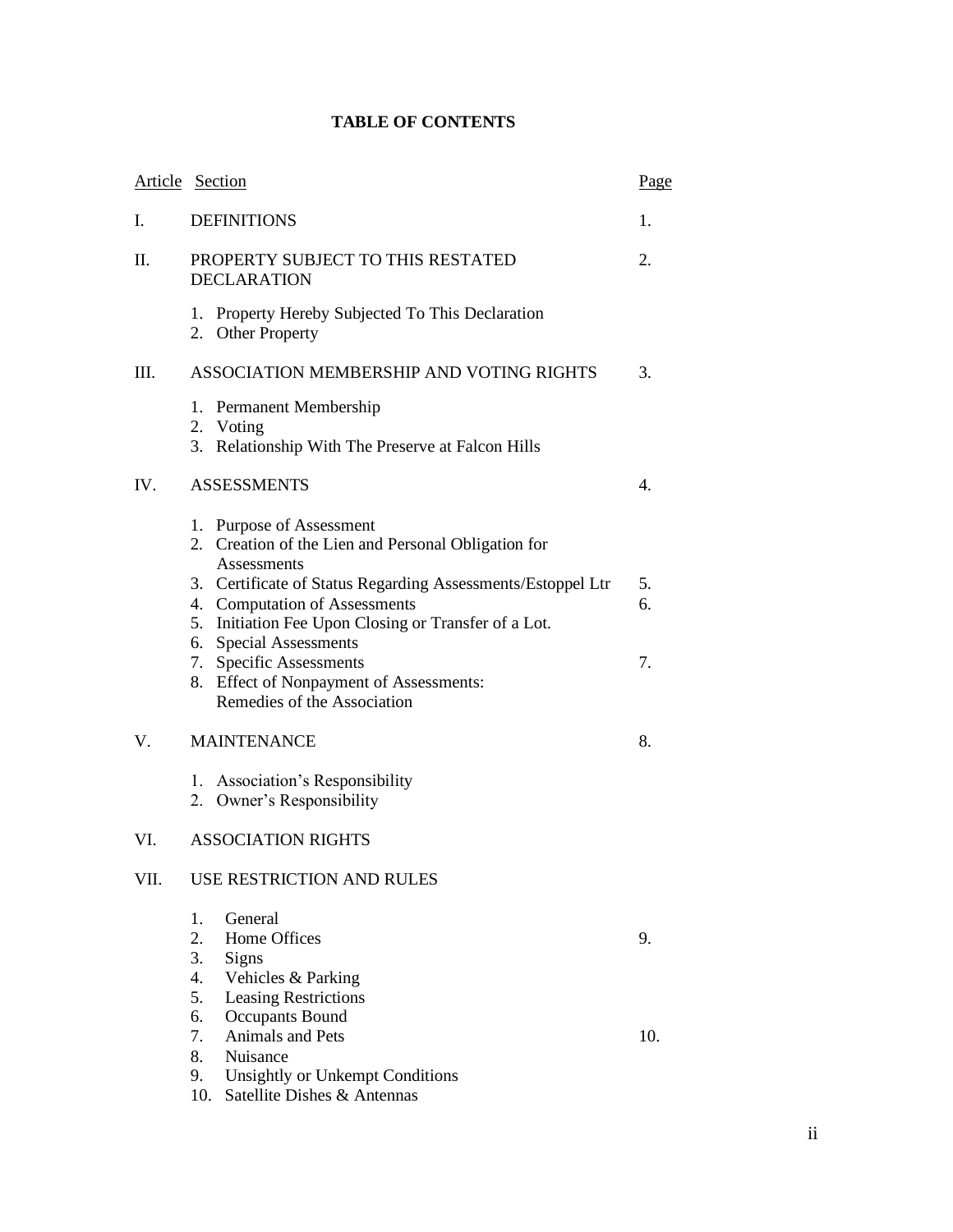|       | 11. Gardens, Play Equipment, Etc.<br>12. Trees<br>13. Sight Distance at Intersections<br>14. Flags and Flagpoles<br>15. Subdivision of Lot<br>16. Alternative Energy Devices<br>17. Fences<br>18. Other<br>19. Detached Structures<br>20. Above-Ground Pools<br>21. Window Treatments<br>22. House Construction Requirements. | 11.        |  |
|-------|-------------------------------------------------------------------------------------------------------------------------------------------------------------------------------------------------------------------------------------------------------------------------------------------------------------------------------|------------|--|
| VIII. | <b>INSURANCE AND CASUALTY LOSSES</b>                                                                                                                                                                                                                                                                                          | 12.        |  |
|       | 1. Insurance<br>2. Damage and Destruction - Common Property<br>3. Damage and Destruction - Lots<br>4. Insurance Deductible                                                                                                                                                                                                    | 13.<br>14. |  |
| IX.   | <b>CONDEMNATION</b>                                                                                                                                                                                                                                                                                                           |            |  |
| Χ.    | ANNEXATION OF ADDITIONAL PROPERTY                                                                                                                                                                                                                                                                                             |            |  |
| XI.   | <b>MORTGAGEE PROVISIONS</b>                                                                                                                                                                                                                                                                                                   | 15.        |  |
|       | 1. Notices of Action<br>2. No Priority<br>3. Notice to Association<br>4. Amendments by Board<br>5. Applicability of Article XI<br>6. Failure of Mortgagee to Respond                                                                                                                                                          |            |  |
| XII.  | <b>EASEMENTS</b>                                                                                                                                                                                                                                                                                                              | 16.        |  |
|       | 1. Easements for Encroachment and Overhang<br>2. Easements for Use and Enjoyment<br>3. Easements for Association Maintenance<br>4. Easement for Entry<br>5. Easements for Entry Features and Street Signs.                                                                                                                    |            |  |
| XIII. | <b>GENERAL PROVISIONS</b>                                                                                                                                                                                                                                                                                                     |            |  |
|       | <b>Right of Enforcement</b><br>1.<br>2.<br>Duration<br>3.<br>Amendment<br>4.<br>Partition<br>5.<br>Gender and Grammar<br>6.<br>Severability<br>7.<br>Captions                                                                                                                                                                 | 18.        |  |
|       | Preparer<br>8.                                                                                                                                                                                                                                                                                                                | 19.        |  |

# iii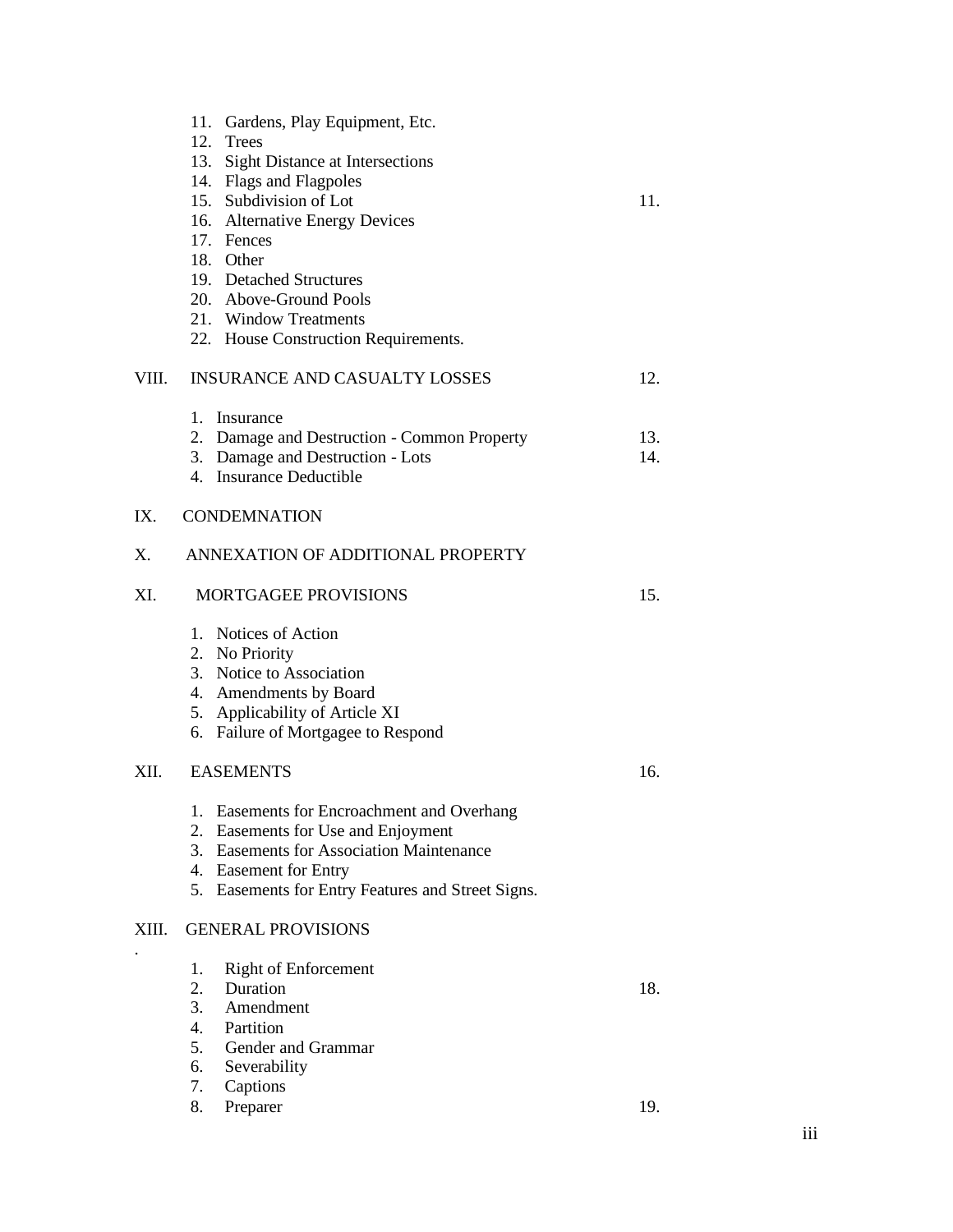| 9.                          | Indemnification                                       |             |
|-----------------------------|-------------------------------------------------------|-------------|
|                             | 10. Books and Records                                 |             |
|                             | 11. Audit of Financial Records                        |             |
|                             | 12. Notice of Sale                                    |             |
|                             | 13. Agreements                                        | 20.         |
|                             | 14. Variances                                         |             |
|                             | 15. Implied Rights                                    |             |
|                             | 16. Dispute Resolution and Restrictions on Litigation |             |
|                             | 17. Security                                          | 21.         |
|                             | 18. Conflicts & Order of Law                          |             |
|                             |                                                       |             |
|                             |                                                       |             |
| <b>Leasing Restrictions</b> |                                                       | Exhibit "A" |

| <b>Mandatory Procedures for Dispute Resolution</b> | Exhibit "B" |
|----------------------------------------------------|-------------|
|                                                    |             |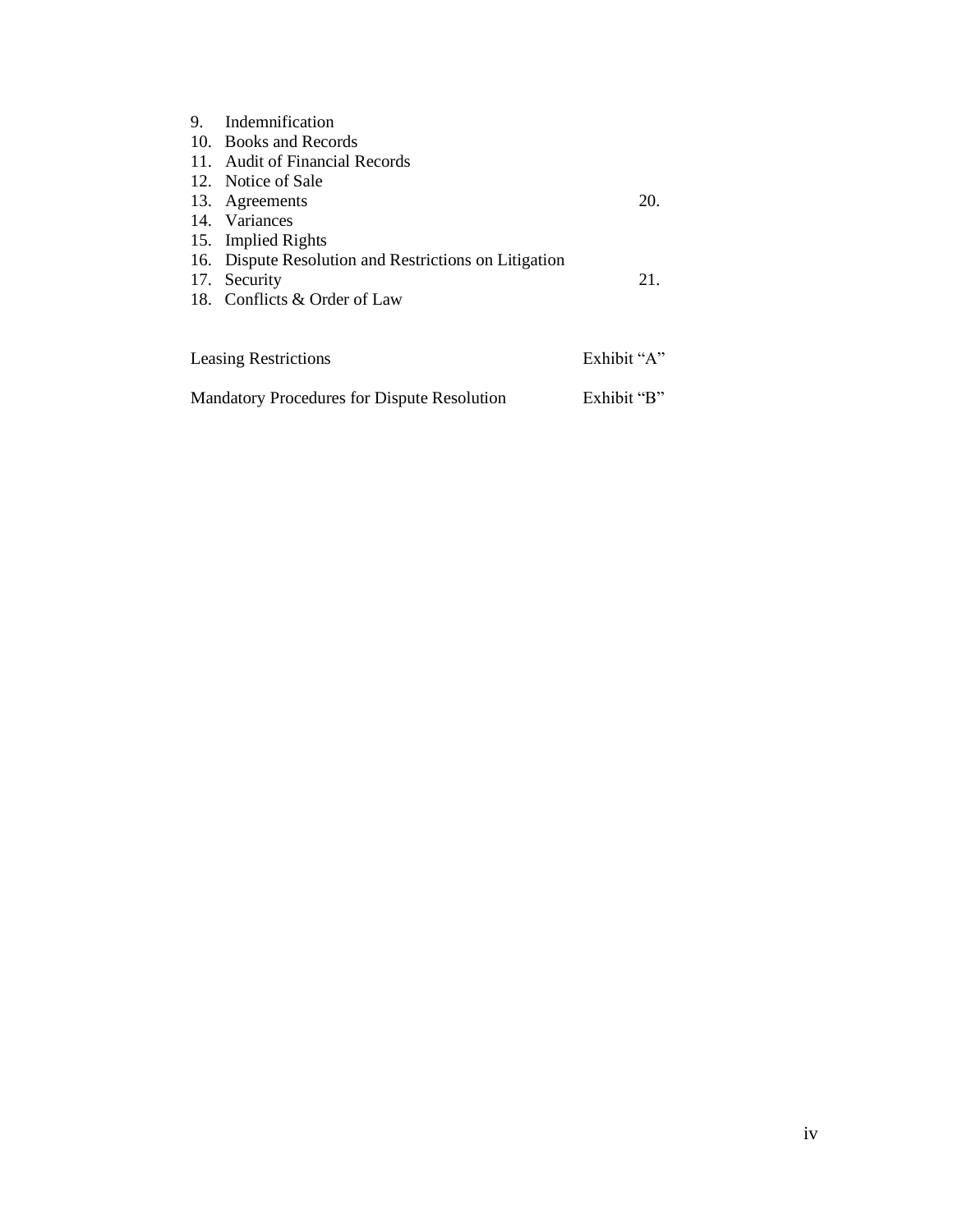## *AMENDED & RESTATED DECLARATION OF PROTECTIVE COVENANTS AND PERMANENT MEMBERSHIP FOR FALCON HILLS*

#### **Background Statement**

Now, therefore, the Association hereby declares that the property described in Article II, Section 1, of this Declaration, including the improvements constructed or to be constructed thereon, is hereby subjected to the provisions of this Declaration and Georgia Property Owners Association Act, O.C.G.A. § 44-3-220, et seq. and shall be held, sold, transferred, conveyed, used, occupied, and mortgaged or otherwise encumbered subject to the covenants, conditions, restrictions, easements, assessments, and liens, hereinafter set forth, which are for the purpose of protecting the value and desirability of, and which shall run with the title to, the real property hereby or hereafter made subject hereto, and shall be binding on all Persons having any right, title, or interest in all or any portion of the real property now or hereafter made subject hereto, their respective heirs, legal representatives, successors, successors-in-title, and assigns and shall inure to the benefit of each and every Owner of all or any portion thereof.

## **Article I Definitions**

The following words, when used in this Declaration or in any amendment thereof (unless the context shall prohibit), shall have the following meanings:

 (a) "*Act*" shall mean the Georgia Property Owners' Association Act, O.C.G.A. § 44-3-220, et seq., as may be amended.

(b) "*Association*" shall mean and refer to Falcon Hills Homeowners and Recreation Association, Inc. a Georgia nonprofit corporation, its successors and assigns.

 (c) "*Board of Directors*" or "*Board*" of the Association shall be the appointed or elected body, as applicable, having its normal meaning under Georgia corporate law.

 (d) "*Bylaws*" shall refer to the Bylaws and any amendments thereof for Falcon Hills Homeowners and Recreation Association, Inc.

 (e) "*Common Property*" shall mean any and all real and personal property and easements and other interests therein, together with the facilities and improvements located thereon, now or hereafter owned by the Association for the common use and enjoyment of the Owners.

 (f) "*Community*" shall mean and refer to that certain real property and interests therein described in Article II, and/ or its Mortgagee or transferee, as provided in the Declaration, and such additions thereto as may be made by the Association (as provided in the Declaration) of other real property.

 (g) "*Community-Wide Standard*" shall mean the standard of conduct, maintenance, or other activity generally prevailing in the Community. Such standard may be more specifically determined by the Board of Directors of the Association in the development of guidelines, restrictions, regulations and rules.

(h) "*Falcon Hills Subdivision*" shall mean that property in Units 1 & 2, described in Plat Book 108, Page 12 & Plat Book 124, Page 31of the Cobb County records.

 (i) "*Lot*" shall mean any plot of land within the Community, whether or not improvements are constructed thereon, which constitutes or could constitute, after the construction of improvements, a single dwelling site as shown on the plat for the Community, or amendments thereto, recorded in the land records of the county where the Community is located. If a vacant Lot adjoins another Lot upon which there is a dwelling, and both Lots are owned by the same person, the two Lots shall only constitute one Lot for purposes of assessments and voting. The Ownership of each Lot shall include, and there shall pass with each Lot as an appurtenance thereto, whether or not separately described, all of the right, title, and interest of an Owner in the Common Property, which shall include, without limitation, membership in the Association.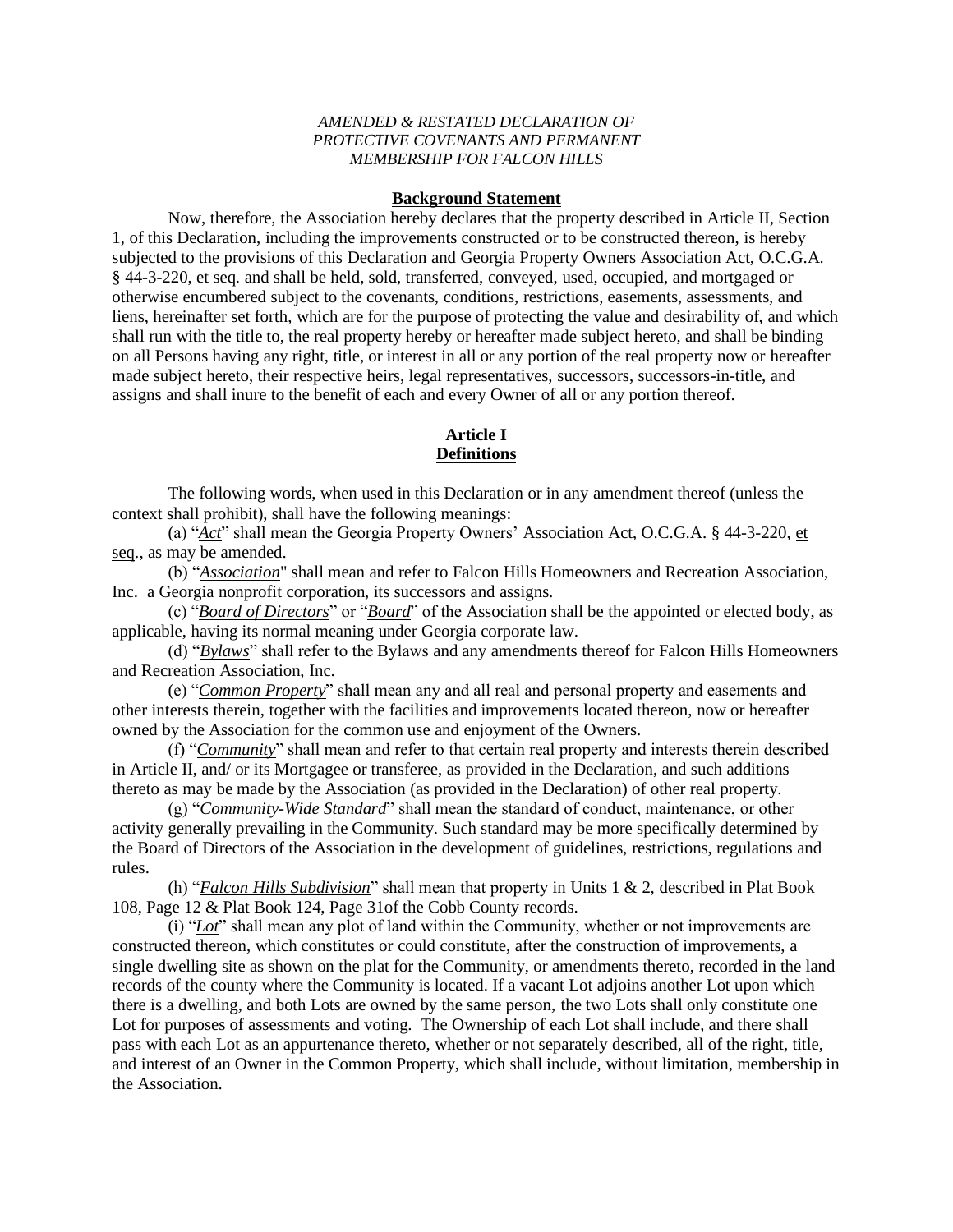(j) "*Majority*" means those eligible votes, Owners, or other group as the context may indicate totaling more than fifty percent (50%).

 (k) "*Mortgage*" means any mortgage, deed to secure debt, and any and all other similar instruments used for the purpose of conveying or encumbering real property as security for the payment or satisfaction of an obligation.

(l) "*Mortgagee*" shall mean the holder of a Mortgage.

 (m) "*Occupant*" shall mean any Person occupying all or any portion of a Lot or other property located within the Community for any period of time, regardless of whether such Person is a tenant of the Owner of such property.

 (n) "*Owner*" shall mean and refer to the record Owner, whether one or more Persons, of the fee simple title to any Lot located within the Community, excluding, however, any Person holding such interest merely as security for the performance or satisfaction of any obligation.

 (o) "*Permanent Member*" or "*Member*" shall mean and refer to a person who is the Owner of a Lot which has been subjected to Permanent Membership in the Association as described in Article III, Section 1 of this Declaration.

(p) "*Permanent Recreation Member*" shall mean and refer to a person who is the Owner of a Lot in The Preserve at Falcon Hills neighborhood, which membership shall obligate said Owner to payment of mandatory annual assessments to the Association, and in turn shall be permitted to use of the amenities and common areas of Falcon Hills subdivision, subject to being current in payment of assessments to both the Association and the Preserve Association, in addition to complying with the Association's rules and regulations regarding the amenities and common areas.

(q) "*Person*" means any natural person, as well as a corporation, joint venture, partnership (general or limited), Association, trust, or other legal entity.

(r) "*Preserve Association"* shall mean and refer to The Preserve at Falcon Hills Homeowners Association, Inc., a Georgia nonprofit corporation, its successors and assigns.

(s) "*Quorum*" shall have the same meaning as it is defined in the Bylaws.

 (t) "*The Preserve at Falcon Hills Neighborhood*" or "*Preserve Neighborhood*" shall mean the property described in Plat Book 225, Page 37 of the Cobb County records.

 (u) "*Total Association Vote*" means all of the votes attributable to Permanent Members of the Association, including Permanent Recreational Members, but does not include those Lot Owners who have had their right to vote suspended pursuant to the Declaration and/or Bylaws.

## **Article II Property Subject To This Declaration**

**Section 1. Property Hereby Subjected To This Declaration.** All real property previously subjected to the Original Declaration is hereby included by reference thereto, and by the recording of this Declaration, is subject to the covenants and restrictions hereafter set forth, and which is held, transferred, sold, conveyed, used, occupied, and mortgaged or otherwise encumbered. All said property is hereby submitted to the Georgia Property Owners' Association Act, O.C.G.A. § 44-3-220, et seq., as such act may be amended from time to time.

**Section 2. Other Property.** Only the real property described in Section 1 of this Article II is hereby made subject to this Declaration; provided, however, by one or more Supplementary Declarations, the Association has the right, but not the obligation, to subject other real property to this Declaration, as hereinafter provided.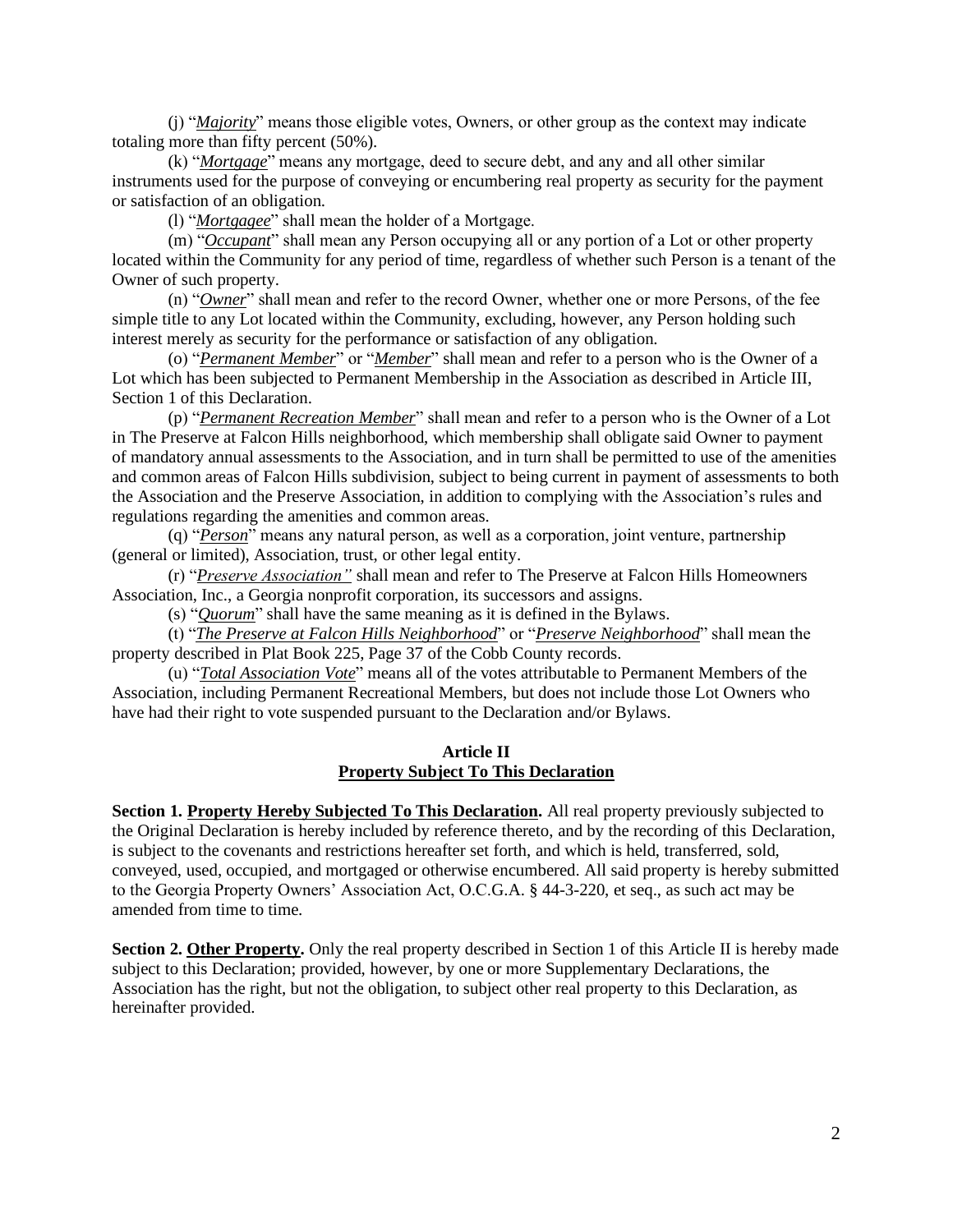## **Article III Association Membership and Voting Rights**

**Section 1. Permanent Membership.** The following two classes of owners are considered Permanent Members of the Association, which Permanent Membership shall be appurtenant to and may not be separated from ownership of any such Permanent Membership Lot:

*(i) Falcon Hills Subdivision.* Each Person who is the record owner of a fee or undivided fee interest in any Lot within the Falcon Hills subdivision who was also a signatory to the Original Declaration, or subsequently executed and recorded a consent submitting their Lot to the Original Declaration, shall be a Permanent Member of the Association and shall be entitled to vote as set forth herein and in the Bylaws of the Association. Any Owner in Falcon Hills subdivision, who is not a Permanent Member of the Association, may also submit their Lot to Permanent Membership by executing and recording a consent, in a format approved by the Association.

**(***ii) The Preserve at Falcon Hills Neighborhood.* Each Person who is the record owner of a fee or undivided fee interest in any Lot within The Preserve at Falcon Hills subdivision shall be a Permanent Recreation Member of the Association, pursuant to Section 3.4 of the Declaration of Protective Covenants, Conditions, Restrictions and Easements for The Preserve at Falcon Hills, and as defined in Article I, Sub-section (o) of this Declaration.

**Section 2. Voting.** All Permanent Members in good standing who have paid dues for that year shall be entitled to one (1) equal vote for each Lot owned. When more than one Person holds an ownership interest in any Lot, the vote for such Lot shall be exercised as those Persons determine among themselves and advise the Secretary prior to any meeting. In the absence of such advice, the Lot's vote shall be suspended in the event more than one (1) Person seeks to exercise it. Any votes by Lot Owners who are not a natural person, shall be controlled by Section 44-3-224(b) of the Georgia Property Owners Association Act.

The voting rights of a Lot are automatically suspended upon the non-payment of Association assessments, fines, or any other charges owed to the Association, and which, are more than 30 days delinquent. The voting rights of a Lot may also be suspended for other violations of the governing documents for a set period of time, and subject to the same notice procedures as outlined for the levy of fines.

Permanent Recreation Members are considered voting members of the Association except as to any covenant amendments involving use restrictions (including architectural), which do not affect them. Permanent Recreation Members will vote on covenants involving Falcon Hills' assessments and the common property. The Association hereby requests that at least one seat on the Board be filled by a member of the Preserve Association, utilizing the normal election procedures. If there is no member elected from the Preserve to serve on the Board of the Association, the seat shall be filled with a member from Falcon Hills subdivision, utilizing the normal election and appointment procedures in the Association's Bylaws.

#### **Section 3. Relationship With The Preserve at Falcon Hills.**

**(a) History of Relationship.** The Declaration of Protective Covenants and Permanent Membership for Falcon Hills subdivision was recorded on September 20, 2000 at Deed Book 13294, Page 3352 et seq. of the Cobb County Superior Court. Subsequently, the Declaration of Protective Covenants, Conditions, Restrictions and Easements for The Preserve at Falcon Hills subdivision was recorded on October 28, 2003 at Deed Book 13877, Page 53 et seq. of the Cobb County Superior Court.

The Preserve does not have a separate entrance to the main road, but does have it's own entrance area and sign where it meets the Falcon Hills subdivision. In addition, the Preserve Association owns common area in the Preserve at Falcon Hills neighborhood.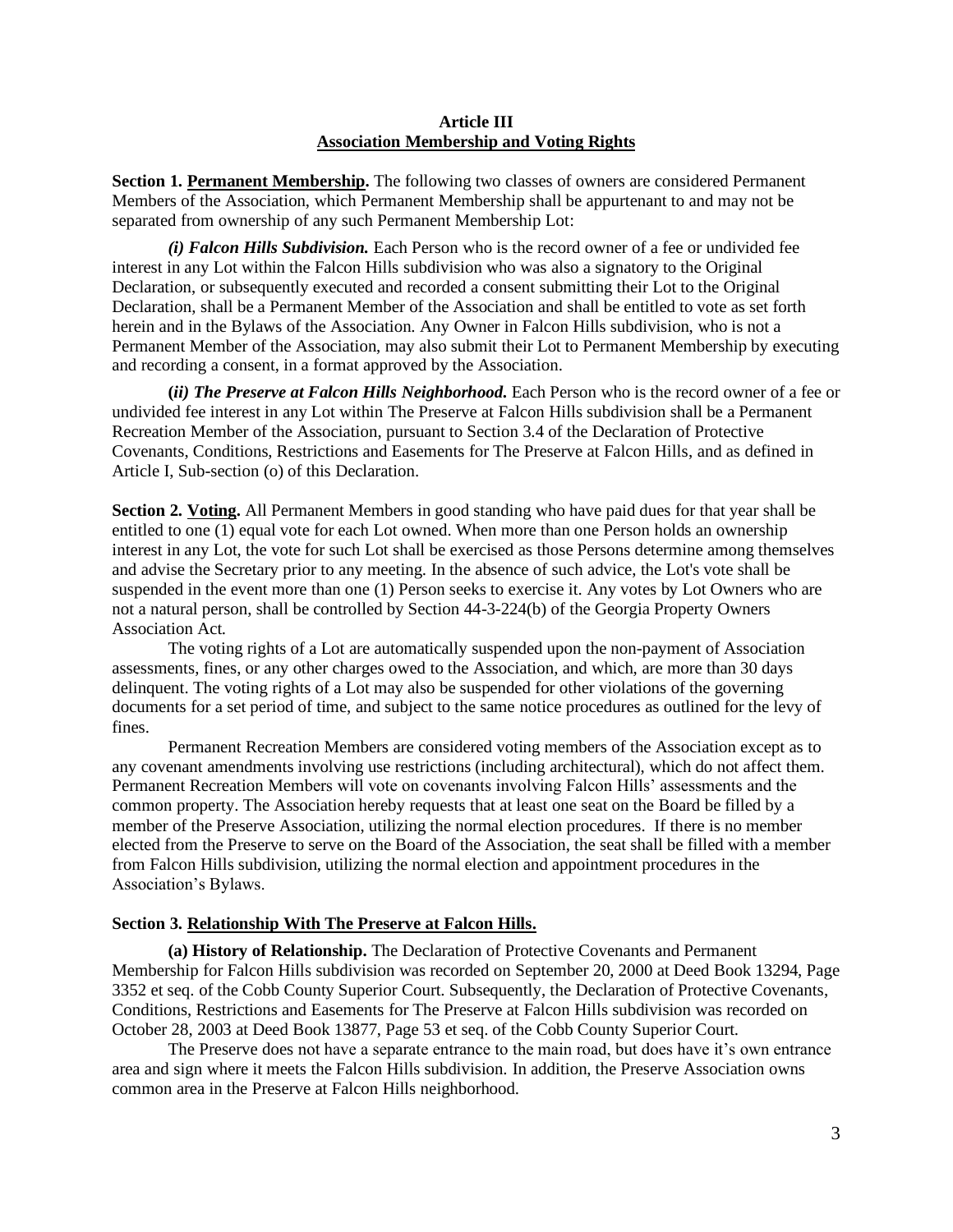The covenants for Falcon Hills did not contain a reference to The Preserve at Falcon Hills subdivision or its covenants, but the subsequent covenants filed for The Preserve at Falcon Hills contained the following provision: *3.4 Membership in Falcon Hills Association. Every Owner, by acceptance of a deed to a Lot, acknowledges that the Lot is subject to the Falcon Hills Declaration. Such Owner is automatically a member of the Falcon Hills Association.*

In approximately 2002 an agreement was reached between the Association and Pritchard Brothers, Inc., who was the developer of The Preserve at Falcon Hills. In return for various repairs and upgrades to the common areas and amenities in the Falcon Hills subdivision, the Association would allow for all the lot owners in The Preserve at Falcon Hills to be permanent members of the Association, and subject to the covenants for Falcon Hills. This was in addition to the owners in The Preserve at Falcon Hills being subject to the covenants for The Preserve and mandatory members of The Preserve at Falcon Hills Homeowners Association, Inc.

#### **(b) Nature and Practice of Relationship.**

The agreement between the Association and the developer of The Preserve was not filed of record, and although there are documents related to the terms of the agreement, the Association does not have a copy of any formal written agreement.

 Nothing further was filed, or otherwise documented, regarding the exact nature of the relationship and interactions between the two associations and their members. Based upon the general understanding by the Owners in both subdivisions, the practice through the years has been that the Owners in the Preserve are considered permanent members in Falcon Hills only to the extent of a right to use of the common areas and amenities located in Falcon Hills subdivision, but outside the Preserve neighborhood.

Both parties have otherwise treated the covenants of each subdivision as acting independent of the other, as opposed to a typical Master Association and Sub-Neighborhood. In other words, all of the Owners interpreted the relationship as meaning that the use restrictions in the covenants for Falcon Hills did not apply to the Preserve neighborhood. Part of the Owners' beliefs were based upon the fact that the use restrictions for the Falcon Hills' did not appear in the Declaration, but were instead incorporated by reference from earlier filed covenants.

The Association for the Preserve collects separate assessments from the owners in the Preserve, and maintains the limited common areas and entrance area for the Preserve. In effect, the relationship between the two subdivisions and associations is similar to a shared amenities agreement between two different neighborhoods. Both of the associations will continue to treat the covenants of Falcon Hills and the Preserve as separate from each other, except to the extent that the covenants in the Falcon Hills covenants regarding assessments and the use of amenities will also apply to Owners in the Preserve neighborhood.

#### **Article IV Assessments**

**Section 1. Purpose of Assessment.** The assessments provided for herein shall be used for the general purposes of promoting the recreation, health, welfare, common benefit, and enjoyment of the Owners and Occupants of Lots, including the maintenance of real and personal property, all as may be more specifically authorized from time to time by the Board of Directors. Payment of assessments is not optional, regardless of use of the common property, and must be paid on time. The funds obtained from assessments grant access to the pool, tennis courts, playground, and social events for all Permanent Members. The Association's use of the funds also includes, but is not limited to, landscape and upkeep of the common property.

**Section 2. Creation of the Lien and Personal Obligation for Assessments.** Each Owner of any Lot, by acceptance of a deed therefore, whether or not it shall be so expressed in such deed, covenants and agrees to pay to the Association for each Lot owned: (i) annual assessments or charges; (ii) special assessments,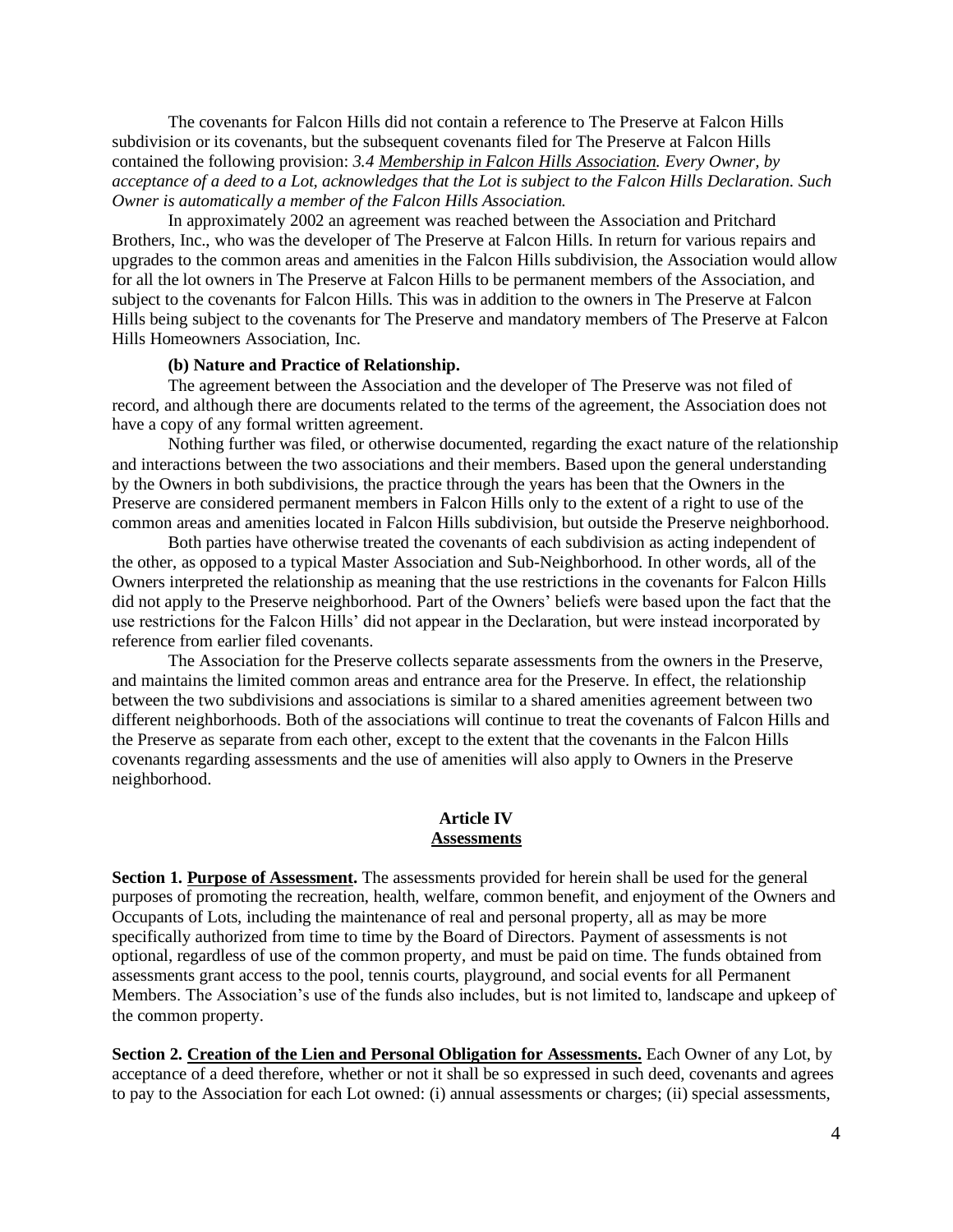such assessments to be established and collected as hereinafter provided; and (iii) specific assessments against any particular Lot which are established pursuant to the terms of this Declaration, including, but not limited to, reasonable fines as may be imposed in accordance with the terms of this Declaration or Bylaws, and any charges enumerated in the below Sections of this Article IV. Such assessments and charges shall, from the time the sums became due and payable, constitute a lien in favor of the Association on the Lot. The Association, in the Board's discretion, may, but shall not be obligated to, record a Statement of Delinquent Assessments & Notice of Statutory Lien on the County lien records. The lien provided for herein shall have priority as provided in the Act.

All such assessments, together with late charges, interest, costs, and reasonable attorney fees actually incurred (including post-judgment attorney fees*,* costs & expenses), and if the Board so elects, rents, in the maximum amount permitted under the Act, shall be a charge on the Lot and shall be a continuing lien upon the Lot against which each assessment is made**.**

Such amounts shall also be the personal obligation of the Person who was the Owner of such Lot at the time when the assessment fell due. Other than provided below, the grantee in a conveyance of a Lot shall be jointly and severally liable with the grantor thereof for all unpaid assessments against the latter up to the time of the conveyance without prejudice to the grantee's right to recover from the grantor the amounts paid by the grantee; provided, however, that if the grantor or grantee shall request a statement from the Association as provided below, such grantee and his or her successors, successors-in-title, and assigns shall not be liable for nor shall the property Owner's Lot conveyed be subject to a lien for any unpaid assessments against such grantor in excess of any amount set forth in the statement.

In the event that the holder of a first priority mortgage or secondary purchase money mortgage of record, provided that neither the grantee nor any successor grantee on the secondary purchase money mortgage is the seller of the Lot, or in the event that any other person acquires title to any Lot as a result of foreclosure of any such mortgage, such holder or other person and his or her successors, successors-intitle, and assigns shall not be liable for nor shall the Lot be subject to any lien for assessments or under any instrument chargeable to the Lot on account of any period prior to the acquisition of title; provided, however, that the unpaid share of an assessment or assessments shall be deemed to be a common expense collectable from the grantor/prior Owner, and his or her estate, successors, successors-in-title, and assigns.

Assessments shall be paid in such manner and on such dates as may be fixed by the Board; unless otherwise provided by the Board, annual assessment shall be paid on the first day of the Association's fiscal year. If the Board so elects, assessments may be paid in installments and the Association may charge a reasonable service fee thereon. If any Owner is delinquent in the payment of any assessments or other charges the Board may require any unpaid installments for the remaining fiscal year to be paid in full immediately.

The obligation to pay assessments is an independent covenant running with the land. No Owner may waive or otherwise exempt themselves from liability for the assessments provided for herein, including, by way of illustration, but not limitation, abandonment of the Lot. No diminution or abatement of any assessment shall be claimed or allowed by reason of any alleged failure of the Association to take some action or perform some function required to be taken or performed by the Association under this Declaration or the Bylaws, or for inconvenience or discomfort arising from the making of repairs or improvements which are the responsibility of the Association, or from any action taken by the Association to comply with any law, ordinance, or with any order or directive of any municipal or other governmental authority, the obligation to pay assessments being a separate and independent covenant on the part of each Owner.

**Section 3. Certificate of Status Regarding Assessments/ Estoppel Letter.** Any Owner, mortgagee, or a person having executed a contract for the purchase of a Lot, or a lender considering a loan to be secured by a Lot, shall be entitled, upon written request, to a statement from the Association setting forth the amount of assessments due and unpaid, including any late charges, interest, fines, or other charges against a Lot. The Association shall respond in writing within five (5) business days of receipt of the request for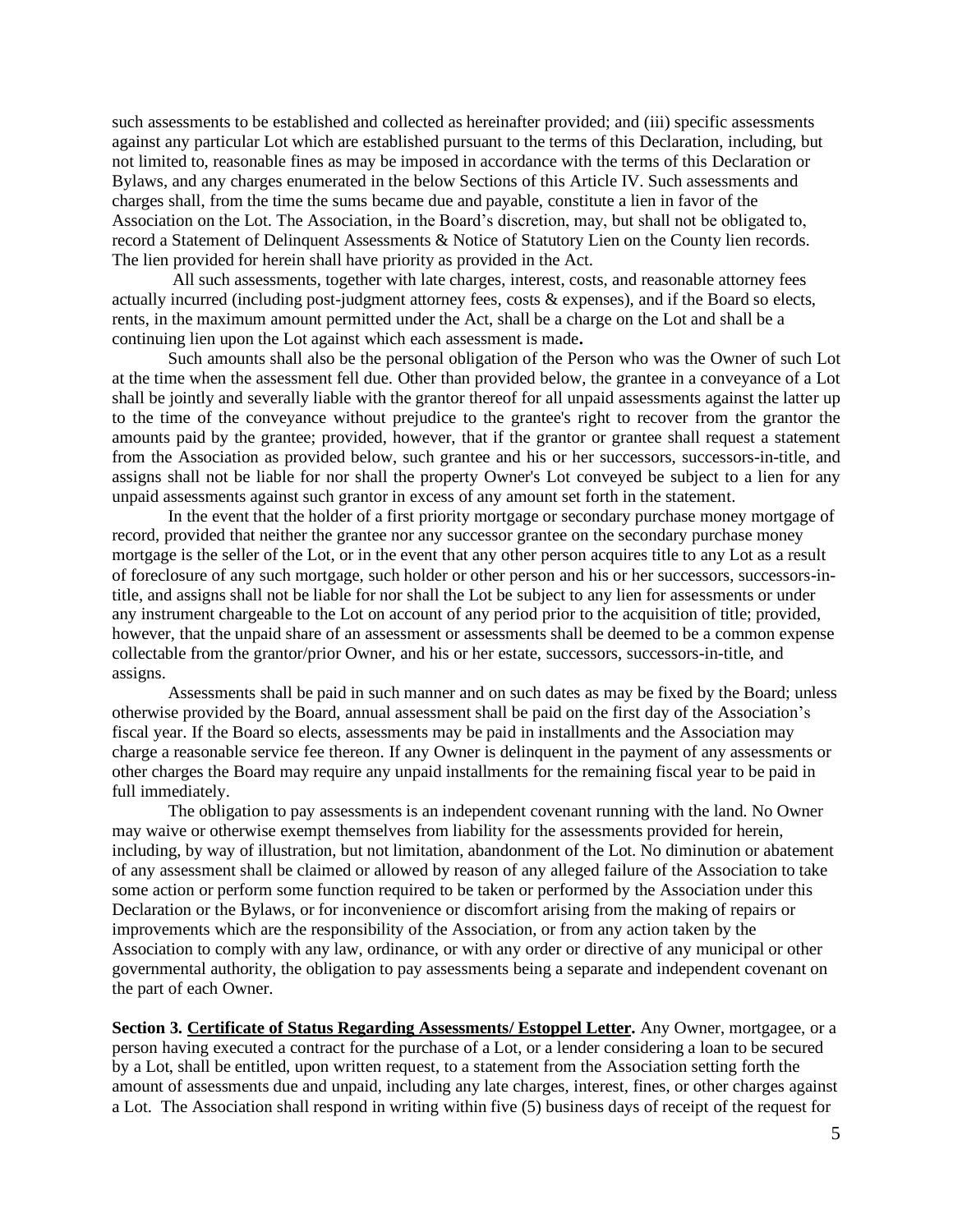a statement; provided, however, the Association may require the payment of a reasonable fee as authorized under the Act as a prerequisite to the issuance of such a statement. Such written statement shall be binding on the Association as to the amount of assessments due on the Lot as of the date specified therein.

If the Association does not require payment of the fee as a prerequisite to providing the statement of account, or if the statement of account is requested within a period shorter than five (5) business days, the Association, or its agent, may subsequently charge a reasonable fee in an amount larger than the maximum amount set by the Act, including any late payment fees, or other related costs including but not limited to fax, overnight delivery, research fee, and reasonable attorney fees actually incurred. If the statement of account is requested within a period shorter than three (3) business days, the Association or its agent may also charge a rush fee.

The Association, or its agent, may charge for ancillary expenses unrelated to providing the statement of account, including but not limited to; title transfer fees, providing copies of the governing documents, and providing completed lender questionnaires. If any of the above-related fees are not paid in full the Association shall not be obligated to release any liens. The unpaid fees and costs shall be the responsibility of the Seller/Owner, shall be considered an assessment on the Lot, and may be collected as provided in these covenants for other assessments, including the filing of a Statement of Delinquent Assessments & Notice of Statutory Lien on the county records.

**Section 4. Computation of Assessments.** It shall be the duty of the Board to prepare a budget covering the estimated costs of operating the Association during the coming year, which shall include the amount of the annual assessment, and may also include a contribution to a long-term maintenance, repair, and replacement reserve account. The budget is an estimate and shall not operate as an absolute limitation on expenditures by the Board, which shall be approved by the Board at the annual meeting. Annual assessments shall be applied on a uniform and equal basis for each Lot.

The annual assessment shall remain the same as the previous year unless approved by a majority of the Total Association Vote by ballot and electronic voting, which excludes members not in good standing. The Board shall send a copy of the budget and the amount of the assessment to be levied against each Lot for the following year to each Permanent Member, including Permanent Recreational Members, at least thirty (30) days prior to the end of the current fiscal year via one of the following methods: (i) U.S. mail; or (ii) hand delivery; or (iii) via electronic means to an email address supplied by the Owner to the Association. In the event the proposed assessment is disapproved, then the assessment in effect for the then current year shall continue for the succeeding year.

If the annual assessment and budget are to remain the same as the previous year, then the Board must make this information easily accessible to each Permanent Member and may deliver via one of the methods listed previously or may electronically publish this information.

**Section 5. Initiation Fee Upon Closing or Transfer of a Lot.** Each time a Lot is sold, or title is otherwise transferred to a third party (other than to the Owner's spouse; through inheritance; or by foreclosure), the Association may charge a one-time initiation fee in an amount to be set by the Board, but not to exceed the amount of the then current annual assessment, which may change from year to year. This fee shall be charged to any purchaser or transferee of a Lot; is in addition to the annual assessment; and shall not be considered an advance upon the payment of the annual assessment. A delinquent initiation fee may be collected in the same manner as other assessments, including the filing of a lien.

**Section 6. Special Assessments.** In addition to the other assessments authorized herein, the Association may levy special assessments in any year for unexpected catastrophic losses, extraordinary maintenance, repair, and replacement costs, or for any other shortfall in the annual budget. The Board may impose the special assessment so long as the total amount of special assessments allocable to each Lot does not exceed in any one fiscal year an amount equivalent to the then annual assessment. Except as provided in Article VIII, Section 2, hereof regarding damage and destruction of common property, any special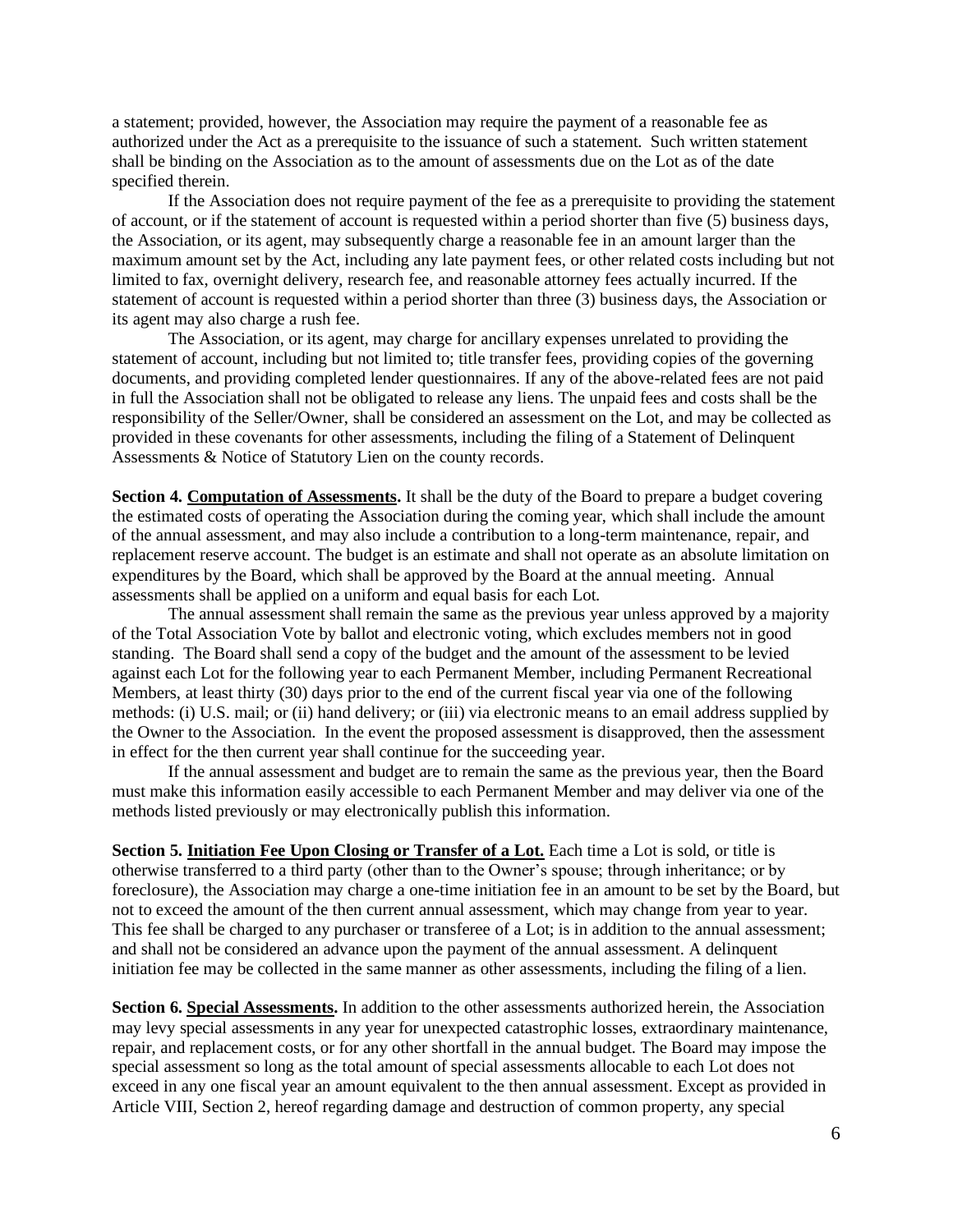assessment which would cause the amount of special assessments allocable to any Lot to exceed this limitation shall be effective only if approved by a majority of the Total Association Vote. Special assessments shall be paid as determined by the Board, and the Board may permit special assessments to be paid in installments extending beyond the fiscal year in which the special assessment is imposed. Special assessments should not be levied on a continuous yearly basis, and limited to the uses and purposes outlined above.

**Section 7. Specific Assessments.** The Board shall have the power to specifically assess pursuant to this Section as, in its discretion, it shall deem appropriate. Failure of the Board to exercise its authority under this Section shall not be grounds for any action against the Association or the Board of Directors and shall not constitute a waiver of the Board's right to exercise its authority under this Section in the future with respect to any expenses, including an expense for which the Board has not previously exercised its authority under this Section.

Specific assessments shall include the following:

(i) Fines levied pursuant to this Declaration;

(ii) The costs of maintenance performed by the Association, which the Owner is responsible for under Article V, Section 2, of this Declaration;

(iii) Any expenses occasioned by the conduct of less than all of those entitled to occupy all of the Lots, or by the licensees or invitees of any such Lot or Lots, shall be specially assessed against the Lot or Lots, for which the conduct of any occupant, licensee, or invitee occasioned, any such expenses;

(iv) Expenses of the Association, which benefit less than all of the Lots may be specifically assessed equitably among all of the Lots, which are benefited according to the benefit, received; and

(v) Expenses of the Association which benefit all Lots, but which do not provide an equal benefit to all Lots, may be assessed equitably among all Lots according to the benefit received.

#### **Section 8. Effect of Nonpayment of Assessments: Remedies of the Association.**

Any assessments, installments or other charges, which are not paid when due shall be considered delinquent, and shall incur a late charge equal to the greater of ten dollars (\$10.00) or ten (10%) percent of the amount not paid, or such higher amounts as may be authorized by the Act. The delinquent assessments, including late charges, shall incur simple interest at the rate of ten percent (10%) per annum, or such higher amounts as may be authorized by the Act.

The Association shall also be entitled to costs of collection, including court costs, and reasonable attorney's fees actually incurred (including post-judgment attorney fees); and any expenses required for the protection and preservation of the Lot.

The Association may levy other fees provided or permitted by law, including charges for returned check. The Association may also file a Statement of Delinquent Assessments & Notice of Statutory Lien on the county lien records.

If any assessments, installments or other charges remain unpaid for more than thirty (30) days the voting rights of a Lot Owner and the right of an Owner to use the common areas and/or recreational facilities shall be automatically suspended without notice until such time as the balance is paid in full or unless otherwise restated in writing by the Association.

Partial payments shall not constitute payment in full, unless agreed to in writing by the Association. Any partial payments shall be applied in the following order of priority: post-judgment reasonable attorney's fees, costs, and expenses actually incurred, then to reasonable attorney's fees and costs actually incurred and not reduced to a judgment, then to interest, then to late charges, then to delinquent assessments and then to current assessments. Late charges may be assessed on delinquencies which are created by the application of current payments to outstanding delinquent assessments or charges. All of the foregoing shall be applicable notwithstanding any restrictive endorsement, designation, or instruction placed on or accompanying a payment, including an offer of accord and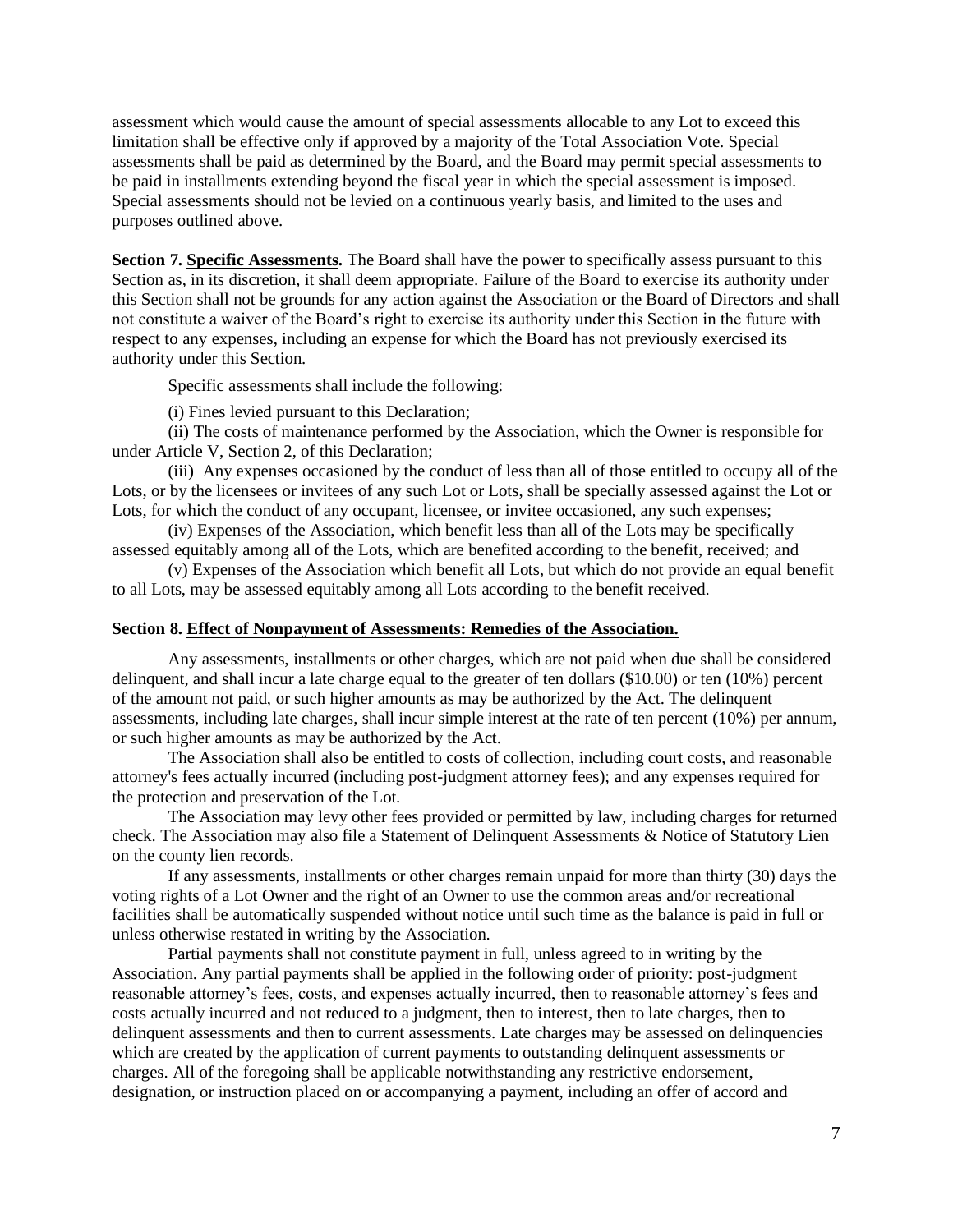satisfaction in settlement of a bona fide dispute. The Association may, but shall not be obligated to, allow any delinquent assessments, fines, or fees to be paid in installments, and may charge a reasonable service fee thereon.

## **Article V Maintenance**

**Section 1. Association's Responsibility.** The Association shall maintain and keep in good repair the Common Property. This maintenance shall include, without limitation, maintenance, repair, and replacement, subject to any insurance then in effect, of all landscaping and improvements situated on the Common Property. The Association shall maintain all entry features for the Community and private street signs. The foregoing maintenance shall be performed consistent with the Community-Wide Standard.

**Section 2. Owner's Responsibility.** Except as provided in Section 1 above, all maintenance of the Lot and all structures, parking areas, landscaping, and other improvements thereon shall be the sole responsibility of the Owner thereof, who shall maintain such Lot in a manner consistent with the Community-Wide Standard and this Declaration, which includes but is not limited to, keeping the dwelling and Lot in a readily marketable condition as to exterior painting, fence repair, and lawn care. An Owner should inspect the exterior of the Lot & Dwelling every six months.

# **Article VI Association Rights.**

The Association, acting through its Board of Directors, shall have the right and authority, in addition to all other rights it may have:

- 1) To make and enforce reasonable rules and regulations governing the use of the Common Property;
- 2) To enforce the provision of this Declaration and the Bylaws and rules and regulations;
- 3) to enforce the protective covenants for Falcon Hills recorded in the Cobb County, Georgia records as provided herein and in the Bylaws. These powers, however, shall not limit any other legal means of enforcing the Declaration, Bylaws, and rules and regulations by either the Association or, in an appropriate case, by an aggrieved Owner.
- 4) To grant permits, licenses, utility easements, and other easements, permits, public right-of-way or licenses necessary for the proper maintenance or operation of the Common Property under, through, or over the Common Property, as may be reasonably necessary to or desirable for the ongoing development and operation of the Common Property, subject to the provisions set forth in this Declaration;
- 5) To control, manage, operate, maintain, replace and, in the Board's discretion, improve all portions of the Common Property in accordance with the Declaration and Bylaws;
- 6) To deal with the Common Property in the event of damage or destruction as a result of casualty loss, condemnation or eminent domain, in accordance with the provisions of this Declaration;
- 7) To represent the Members in dealing with governmental entities including the Common Property;
- 8) To acquire, hold and dispose of tangible and intangible personal property and real property; and
- 9) To pre-approve or disapprove, modifications to a Lot or the exterior of a house or other structure.

# **Article VII Use Restrictions and Regulations**

**Section 1. General.** This Article, beginning at Section 2, sets out certain use restrictions, which must be complied with by all Owners and Occupants within Falcon Hills. These use restrictions do not affect the Owners in The Preserve at Falcon Hills and may be amended only in the manner provided in Article XIII,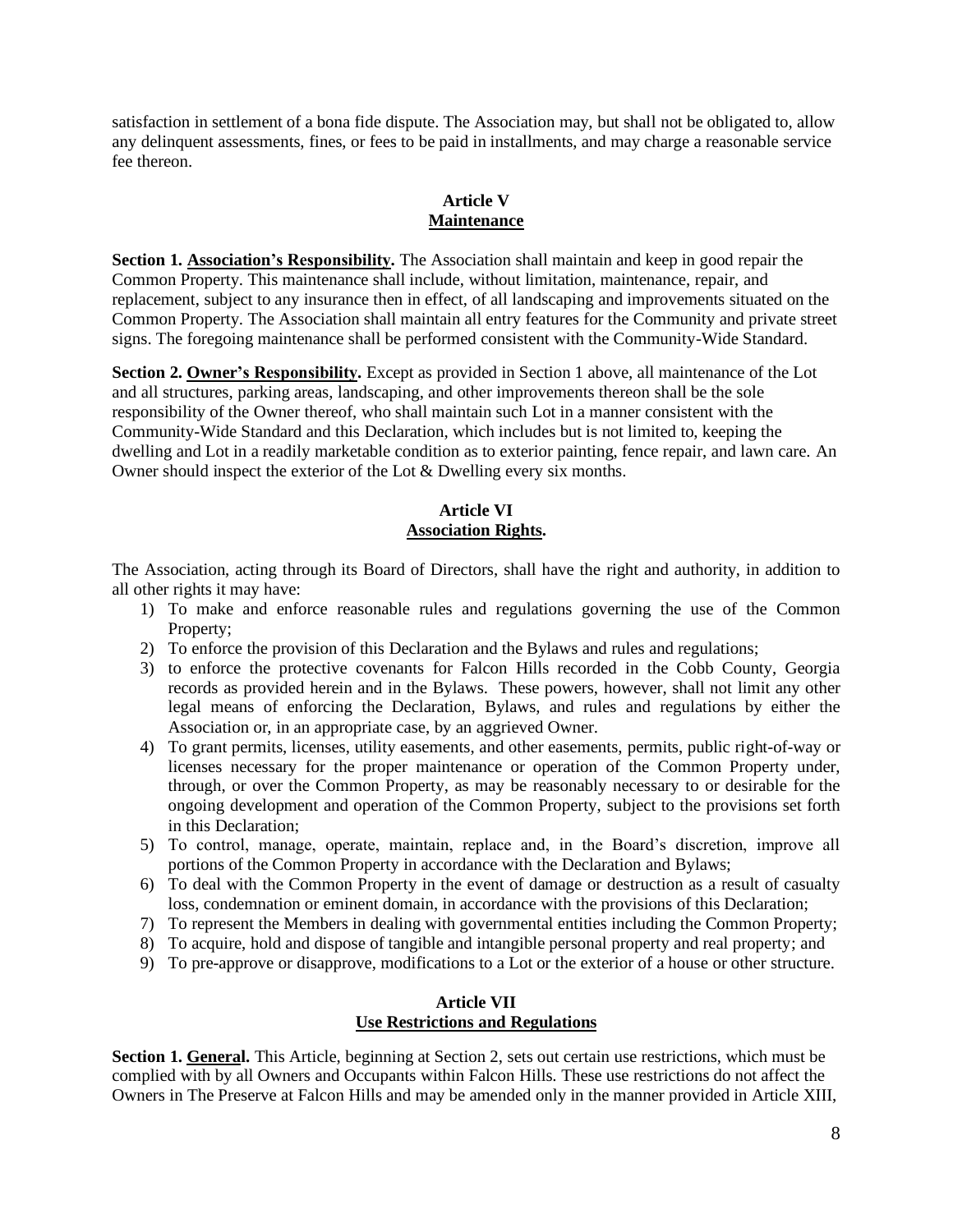Section 3, regarding amendment of this Declaration. The Board of Directors may, from time to time, without consent of the members, promulgate rules and regulations further defining and clarifying said use restrictions.

All improvements, construction, and maintenance shall be performed consistent with the Community-Wide Standard to maintain the harmony of the community. This Article shall not apply to improvements to the Common Property by or on behalf of the Association. Each Owner shall assume all responsibilities for maintenance, repair, replacement and insurance to and on any improvement, change, modification, addition or alteration.

No modifications shall be erected, placed, or altered on any Lot, the exterior of a house (or structure) in Falcon Hills until the building plans, specifications and location of such building has been approved in writing by the Board, or its designee, to maintain conformity, harmony of external design, and general quality with the existing standards of the neighborhood.

**Section 2. Home Offices.** Home offices are allowed under the following conditions:

a) The existence or operation of the business activity is not apparent or detectable by sight, sound, or smell from the exterior of the building.

b) The business activity does not increase the insurance premium paid by the Association or otherwise negatively affect the ability of the Association to obtain insurance coverage.

c) Adequate off-street parking shall be provided by the owner of each lot for the parking of automobiles or other vehicles.

d) Home office needs should not obstruct access in the street.

**Section 3. Signs.** No permanent sign of any kind shall be erected by an Owner or Occupant within the Community without the written consent of the Board except the following: such signs as may be required by legal proceedings; not more than one (1) "For Sale" sign consistent with the Community-Wide Standard, having a maximum area of five (5) square feet; and standard size home security company signs or decals. The Board shall have the right to erect any reasonable and appropriate signs.

Temporary signs may be allowed for a reasonable time frame based on the nature of the sign. Signs for political candidates or ballot proposals, may be allowed without the written consent of the Board, provided that the sign is less than five square feet.

**Section 4. Vehicles & Parking.** Vehicles within the Community shall first be parked in the Designated Parking Areas, which shall consist of the garage or driveway of the Owner's Lot when possible. Vehicles may be parked in the street as a temporary last resort by the resident, or as needed for brief entertaining of guests pursuant to Cobb County regulations. Campers, boats, and other recreational vehicles must be parked on a hard surface next to or behind the dwelling. Vehicles shall not be parked on the Common Property, except as determined pursuant to regulation by the Board.

The term "vehicles," as used herein, shall include, without limitation, motor homes, boats, trailers, motorcycles, minibikes, scooters, go-carts, trucks, campers, buses, vans, automobiles, and any other motorized devices that are capable of being ridden.

**Section 5. Leasing Restrictions.** Leasing within the Community is restricted as pursuant to the terms contained in **Exhibit "A"**, which is attached hereto and incorporated herein.

**Section 6. Occupants Bound.** All provisions of this Declaration and of any rules and regulations or use restrictions promulgated pursuant thereto which govern the conduct of Owners and which provide for sanctions against Owners shall also apply to all Occupants of any Lot even though Occupants are not specifically mentioned. Fines may be levied against Owners or Occupants. If a fine is first levied against an Occupant and is not paid timely, the fine may then be levied against the Owner.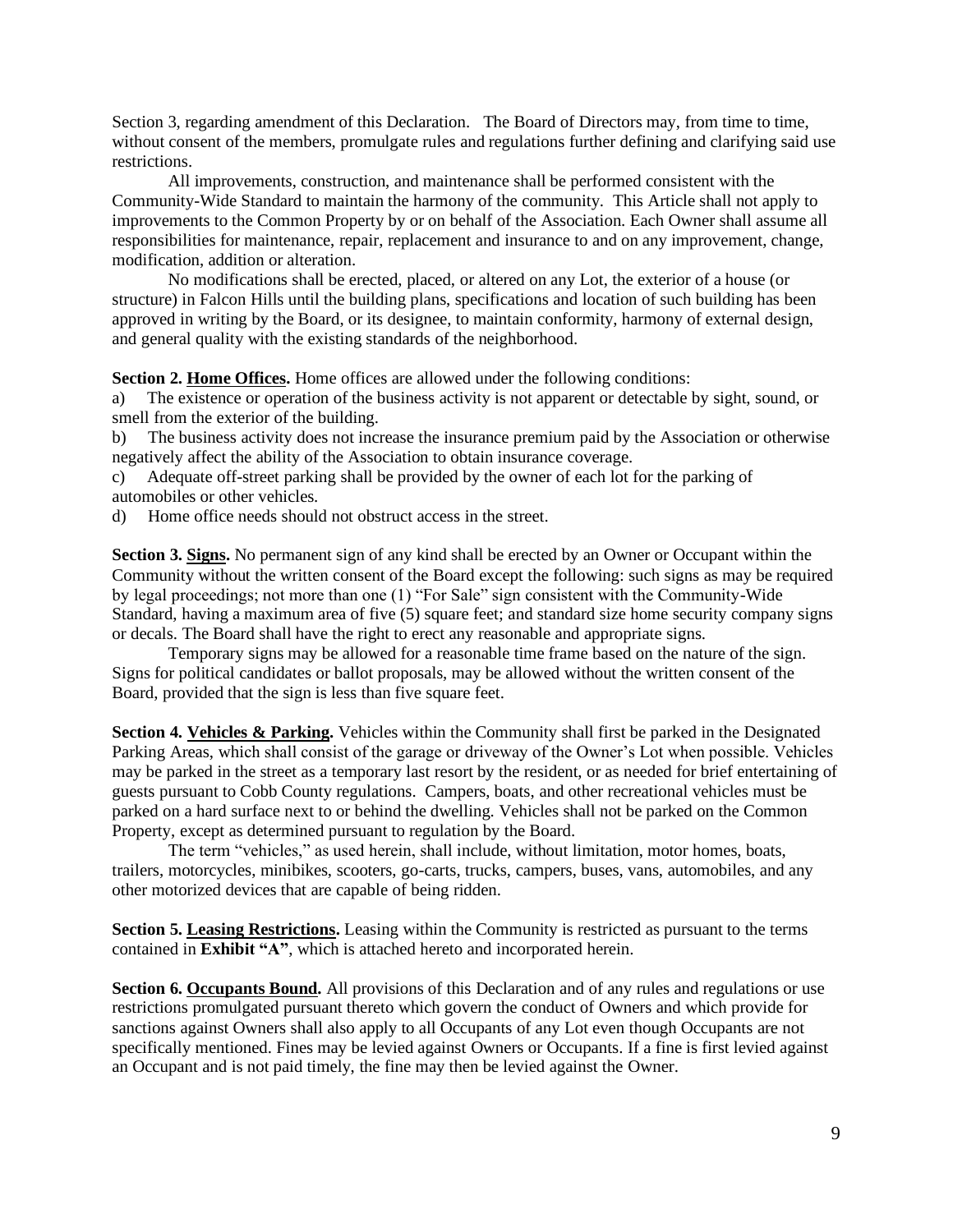**Section 7. Animals and Pets.** No animals, livestock, or poultry of any kind may be raised, bred, kept, or permitted on any Lot, with the exception of dogs, cats, or other usual and common household pets in reasonable number. Dogs which are household pets must be confined to a leash whenever they are outside a Lot. The Owner or Occupants shall pick-up any droppings left by their pet outside of the Owner or Occupant's Lot. Occupants and Owners shall obey all governmental laws regarding pets and animals.

**Section 8. Nuisance.** No noxious or offensive activity shall be carried on upon any Lot, nor shall anything be done thereon tending to cause embarrassment, discomfort, annoyance, or nuisance to any Person using any property adjacent to the Lot that will cause any noise or other condition that will or might disturb the peace, quiet, safety, comfort, or serenity of the occupants of surrounding property. Without limiting the generality of the foregoing, no speaker, horn, whistle, siren, bell, amplifier, or other sound device, except such devices as may be used exclusively for security purposes, shall be located, installed or maintained upon the exterior of any Lot unless required by law. The Board of Directors may pass regulations enumerating specific types and examples of nuisances.

**Section 9. Unsightly or Unkempt Conditions.** It shall be the responsibility of each Owner and Occupant to prevent the development of any unclean, unhealthy, unsightly, or unkempt condition on his or her Lot. No Lot shall be used, in whole or in part, for the storage of any property or thing that will cause such Lot to appear to be in an unclean or untidy condition or that will be obnoxious to the eye; nor shall any substance, thing, or material be kept upon any Lot that will emit foul or obnoxious odors. The pursuit of hobbies or other activities, which might tend to cause disorderly, unsightly, or unkempt conditions, shall not be pursued or undertaken in any part of the Community. All rubbish, trash, and garbage shall be regularly removed from the Lot and shall not be allowed to accumulate thereon. There shall be no clotheslines erected on any building lot. No clothing may be hung visible from the street.

**Section 10. Satellite Dishes & Antennas.** No exterior antennas, satellite dishes or multi-channel multiport distribution service larger than one meter in length or diameter shall be placed, allowed, or maintained upon any portion of a Lot. All above referenced devices measuring one meter or less shall be installed in accordance with FCC rules and regulations, and shall not be placed in plain view from the street, unless it is the only location that allows for receiving an acceptable quality signal.

**Section 11. Gardens. Play Equipment. Etc.** No vegetable garden, trampoline, hammock, or play equipment may be placed, erected, allowed, or maintained in front of the main dwelling line on any Lot.

**Section 12. Trees.** Dead or diseased trees should be removed. Ivy should not be allowed to live on trees for an extended period of time. A living fence made of trees or shrubs may be used in the back yard and in the side yards between homes but may not be placed in the front yard in between the residence and the street so as to enclose the yard. Shrubs against the home are exempt from being a living fence. Trees should not be planted within the county easement area along the street for utility access, which is at most twenty feet, and can vary from one property to the next. This information can be found on a property's recorded plat.

**Section 13. Sight Distance at Intersections.** All property located at street intersections shall be so landscaped as to permit safe sight across the street corners. No fence, wall, hedge, or shrub planting shall be placed or permitted to remain at any corner where this would create a traffic or sight problem.

**Section 14. Flags and Flagpoles.** Owners may attach a single temporary or permanent flagpole to the side of their home without approval from the Board or its designee. Patriotic flags, the American flag, or other flags consistent with the Community-Wide Standard, are allowed without approval from the Board or its designee. Any offensive flags are prohibited. Freestanding flagpoles are not permitted in any portion of the Community, except for flags and flagpoles installed by the Association upon Common Areas.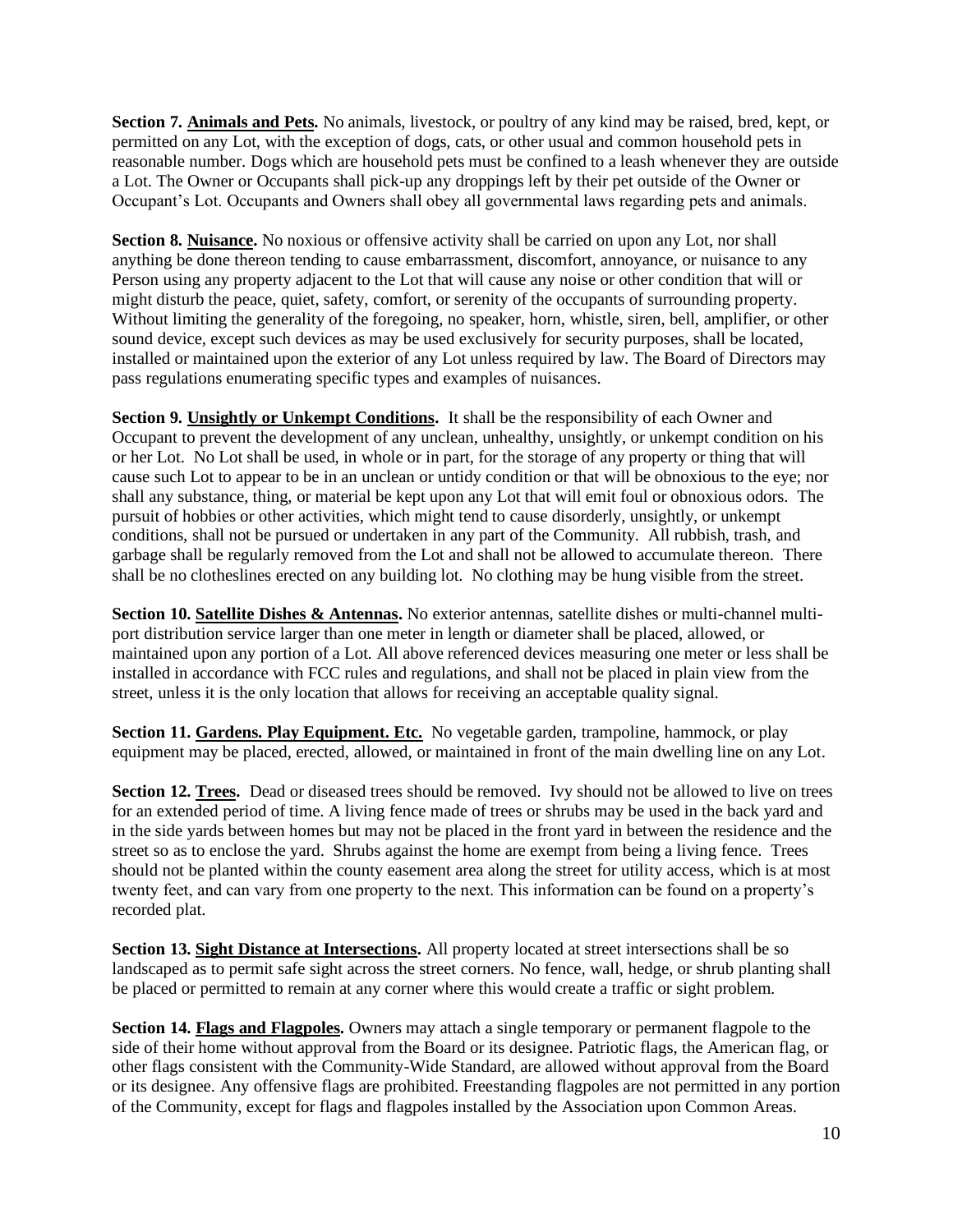**Section 15. Subdivision of Lot.** No Lot shall be subdivided, or its boundary lines changed.

**Section 16. Alternative Energy Devices.** Solar panels or solar roof tiles may be used and anchored to a roof of a residence as long as it is on the back side of the home. All other artificial or man-made devices which are designed or used for collection of or heating by solar energy, or any other alternative energy devices may not be used without a 2/3s affirmative vote of the membership. Small solar lights may be used in the front yard.

**Section 17. Fences.** Under no circumstances shall any fence be placed, erected, allowed, or maintained closer to any street than the rear of the residence on such Lot. Metal, wood, and wood looking fences may be used in the back yard and facing the street. This includes vinyl and composite materials as long as they are similar to wood in appearance and style. However, any fences running parallel with the street may not be made of chain link unless installed by the Association on Common Property. Stone may be used to make posts for the approved materials listed above but may not be used to make a fence. A thin wire mesh may be used on the inside of wood or wood looking fences as long as it is minimally visible and not chain link. Barbed wire fences, post and wire fences or mesh fences, metal privacy or security fences, and stackable stones enclosed in wire mesh are strictly prohibited within the community. For restrictions on living fences, see the trees section.

**Section 18. Other.** Any holiday or celebration decorations may be used for a reasonable amount of time. No retractable awnings may be used on the front of a home. No metal roofs may be used on homes.

**Section 19. Detached Structures.** No detached structure (even of a temporary nature) shall be placed, erected, allowed, or maintained upon any Lot without the prior written consent of the Board or its designee. With Board approval, residence may build one detached structure not to exceed two stories in height for use as a private garage for not more than three cars and living quarters may be installed and maintained. However, a small shed less than 49 square feet does not require board approval as long as it is in the backyard. Sheds may not be located in the front or side yard.

All detached structures must be consistent in design materials and color with the dwelling on the Lot. No trailer, camper, shack, tent, barn or other structure of a similar nature shall be used as a residence, either temporarily or permanently. Carports are strictly prohibited. This Section shall not be construed to prevent those engaged in construction from using sheds or other temporary structures during such construction.

**Section 20. Above-Ground Pools.** Above-ground swimming pools shall not be permitted in the Community.

**Section 21. Window Treatments.** No foil or other reflective material shall not be used on any windows for such screen, blinds, shades, or for any other purpose, nor shall window mounted air conditioner or heating units be visible from the street.

# **Section 22. House Construction Requirements.**

**(a) House Usage.** All Lots in the tract shall be used for residential purposes only. No structures shall be erected, placed, altered, or permitted to remain on any Lot other than one single-family dwelling not to exceed two stories in height exclusive of basement, one detached structure not to exceed two stories in height for use as a private garage for not more than three cars and a servant's quarters and other outbuildings incidental to residential use of Lot.

**(b) House Location**. No building shall be located nearer to the front line or nearer to the side street line that building setback lines shown on recorded plat. No building on any Lot shall be located nearer than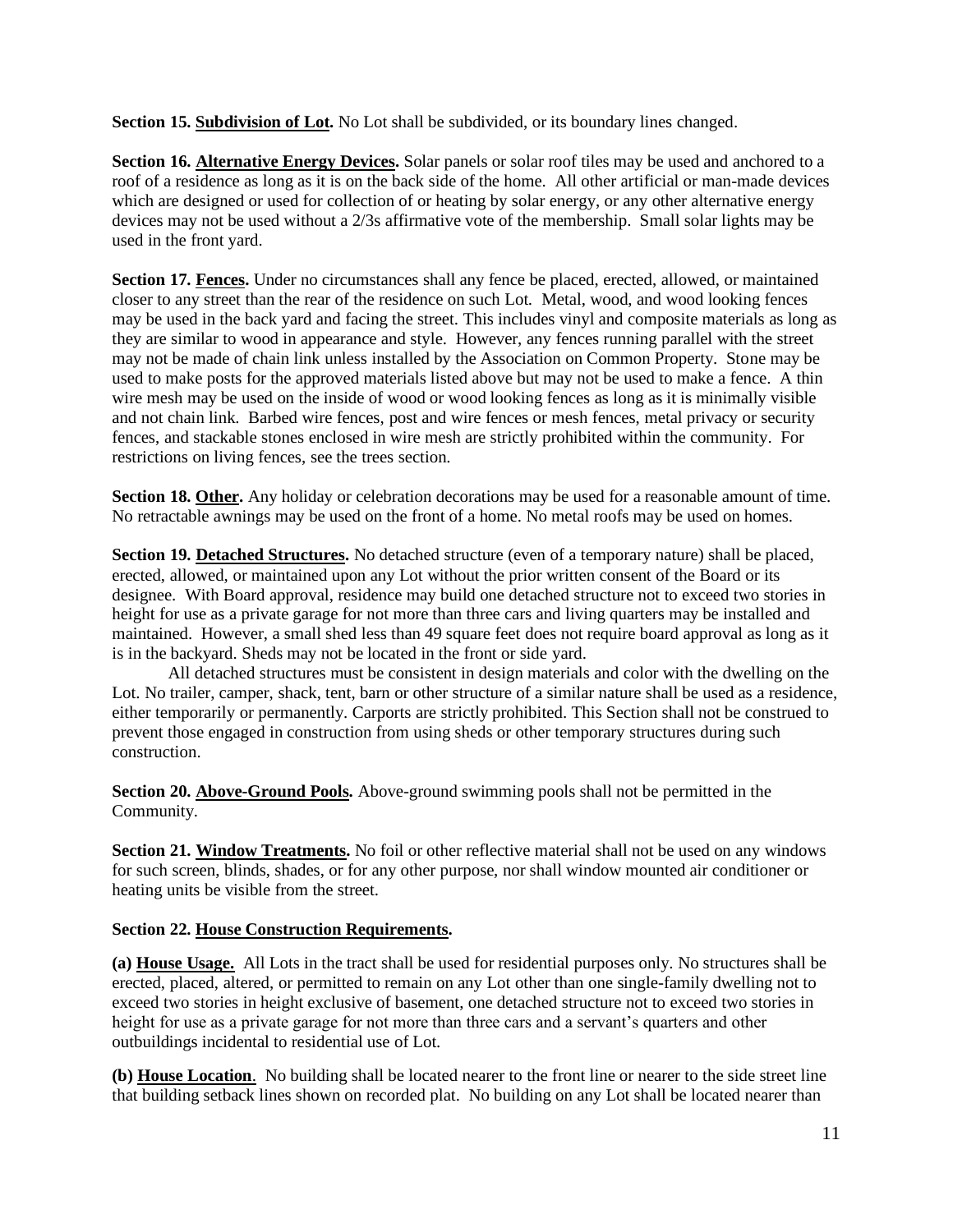ten (10) feet to an inside lot line except that the inside lot line restrictions shall not apply to detached garage located one hundred (100) feet or more from the front lot line, in which event no portion of such building shall be less than five (5) feet from the side and rear lines of said Lot.

**(c) House Definition**. Any one story or split-level dwelling on any Lot in FALCON HILLS shall cover a ground area of not less than 1,400 square feet and any two-story dwelling shall cover a ground area of not less than 800 square feet, with a combined footage on both levels of not less than 1600 square feet. Any story and a half dwelling on any Lot in FALCON HILLS shall cover a ground area of not less than 900 square feet with total footage of 1500 square feet on both levels. The square footage mentioned above is exclusive of areas contained in open porches, carports, and garages. No dwelling may exceed two stories in height, exclusive of the basement.

(**d) House External Material**. No concrete blocks either in buildings, walls, or fence posts shall be used above finished ground elevations of residences unless said blocks are covered with brick, stone, or stucco.

## **Article VIII Insurance and Casualty Losses**

**Section 1. Insurance.** The Association's Board of Directors or its duly authorized agent shall have the authority to and shall obtain insurance for all insurable improvements located on the Common Property or required to be maintained by the Association under Article V, Section 1 hereof. This insurance shall cover loss or damage by fire or other hazards, including extended coverage, vandalism, and malicious mischief and shall be in an amount sufficient to cover the full replacement cost of any repair or reconstruction in the event of damage or destruction from any such hazard. Alternatively, the Board may purchase "allrisk" coverage in like amounts.

If available at reasonable cost, as determined in the sole discretion of the Board, the Board shall obtain a public liability policy applicable to the Common Property insuring the Association and its members for all damage or injury caused by the negligence of the Association or any of its members or agents. The public liability policy shall have a combined single limit of at least One Million Dollars (\$1,000,000.00). The Board shall also obtain 'directors and officers' liability insurance in the coverage amount of at least One Million Dollars (\$1,000,000.00).

Premiums for all insurance shall be common expenses of the Association. The policies may contain a reasonable deductible, and the amount thereof shall be added to the face amount of the policy in determining whether the insurance at least equals the full replacement cost.

All such insurance coverage obtained by the Board of Directors shall be written in the name of the Association, as trustee, for the respective benefited parties, as further identified in subparagraph (b), below. Such insurance shall be governed by the provisions hereinafter set forth:

(a) All policies shall be written with a company authorized to do business in Georgia.

 (b) Exclusive authority to adjust losses under policies obtained by the Association shall be vested in the Association's Board of Directors; provided, however, no Mortgagee having an interest in such losses may be prohibited from participating in the settlement negotiations, if any, related thereto.

 (c) In no event shall the insurance coverage obtained and maintained by the Association's Board of Directors hereunder be brought into contribution with insurance purchased by individual Owners, Occupants, or their Mortgagees, and the insurance carried by the Association shall be primary.

 (d) All casualty insurance policies shall have an inflation guard endorsement and an agreed amount endorsement if these are reasonably available and all insurance policies shall be reviewed annually by one or more qualified Persons, at least one of whom must be in the real estate industry and familiar with construction in the county where the Community is located.

(e) The Association's Board of Directors shall be required to-make every reasonable effort to secure insurance policies that will provide for the following: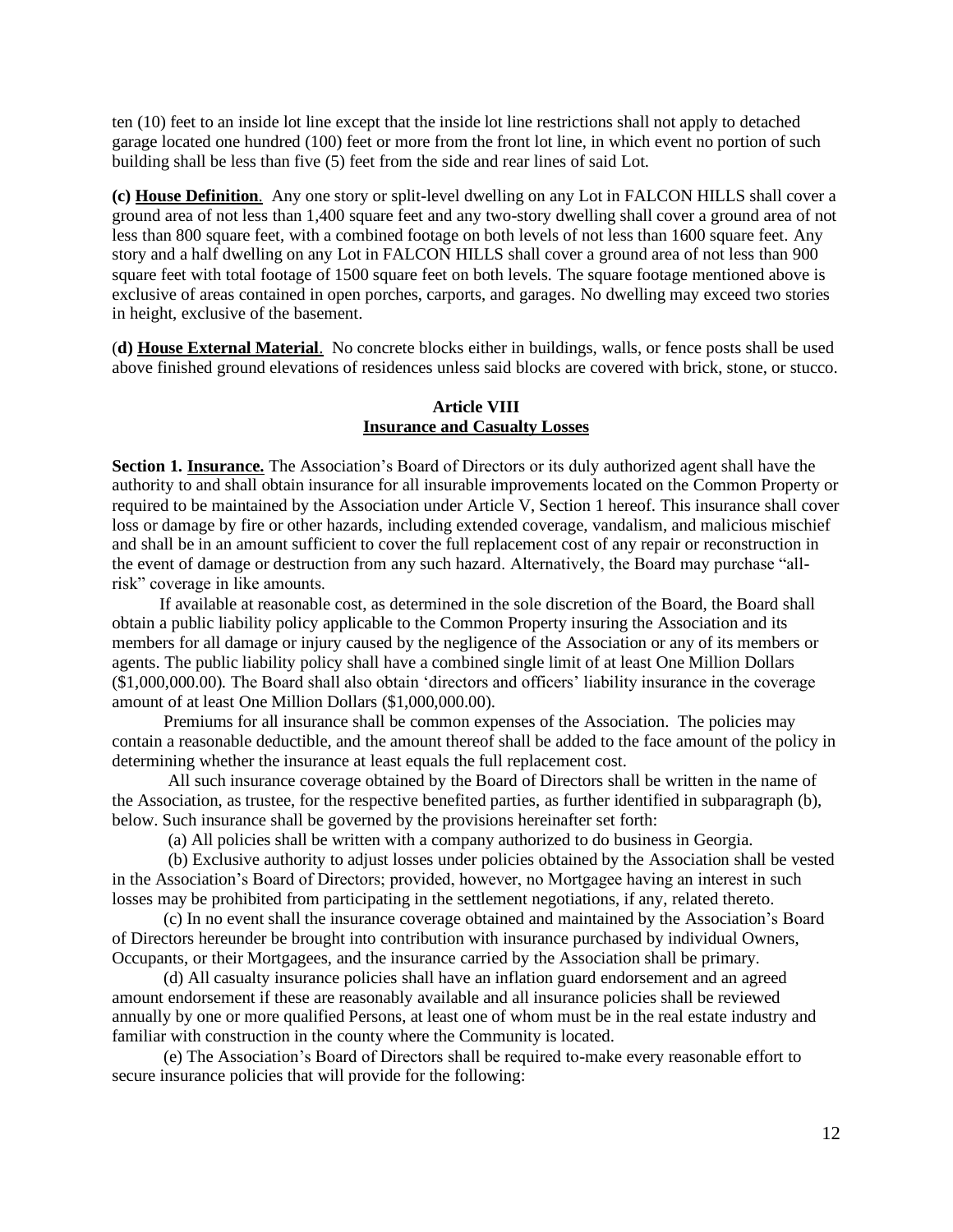(i) a waiver of subrogation by the insurer as to any claims against the Association's Board of Directors, its manager, the Owners and their respective tenants, servants, agents, and guests;

(ii) a waiver by the insurer of its rights to repair and reconstruct instead of paying cash;

 (iii) that no policy may be cancelled, subjected to nonrenewal, invalidated, or suspended on account of any one or more individual Owners;

 (iv) that no policy may be cancelled, subjected to nonrenewal, invalidated, or suspended on account of any defect or the conduct of any director, officer, or employee of the Association or its duly authorized manager without prior demand in writing delivered to the Association to cure the defect or to cease the conduct and the allowance of a reasonable time thereafter within which a cure may be effected by the Association, its manager, any Owner or Mortgagee;

(v) that any "other insurance" clause in any policy exclude individual Owners' policies from consideration; and

 (vi) that no policy may be cancelled, subjected to nonrenewal, or substantially modified without at least ten (10) days' prior written notice to the Association.

In addition to other insurance coverage required by this Section, the Board shall obtain workers compensation insurance, if and to the extent necessary to satisfy the requirements of applicable law, and, if available at reasonable cost, as determined in the sole discretion of the Board, a fidelity bond or employees dishonesty coverage covering directors, officers, employees, and other Persons handling or responsible for the Association's funds. The amount of fidelity or employee's dishonesty coverage, if obtained, shall be determined in the directors' best business judgment. Such coverage if obtained, shall contain a waiver of all defenses based upon the exclusion of Persons serving without compensation and shall not be subject to cancellation, nonrenewal or substantial modification without at least ten (10) days' prior written notice to the Association. The Association shall also obtain construction code endorsements, steam boiler coverage, and flood insurance, if and to the extent necessary to satisfy the requirements of The Federal Home Loan Mortgage Corporation or the Federal National Mortgage Association, the U.S. Department of Veterans Affairs ("VA") or the U.S. Department of Housing and Urban Development ("HUD").

#### **Section 2. Damage and Destruction - Common Property.**

**(a) In General**. Immediately after the damage or destruction by fire or other casualty to all or any portion of any improvement covered by insurance written in the name of the Association, the Board of Directors or its duly authorized agent shall proceed with the filing and adjustment of all claims arising under such insurance and obtain reliable and detailed estimates of the cost of repair or reconstruction of the damaged or destroyed property. Repair or reconstruction, as used in this Section, means repairing or restoring the property to substantially the same condition and location that existed prior to the fire or other casualty allowing for any changes or improvements necessary to comply with applicable building codes. The Board of Directors shall have all enforcement powers specified in Article XIII, Section 1, of this Declaration necessary to enforce this provision.

**(b) Repair and Reconstruction**. Any damage or destruction to property required to be covered by insurance written in the name of the Association shall be repaired or reconstructed unless, within sixty (60) days after the casualty, at least two-thirds (2/3rds) of the Total Association Vote otherwise agree. If for any reason either the amount of the insurance proceeds to be paid as a result of such damage or destruction, or reliable and detailed estimates of the cost of repair or reconstruction, or both, are not made available to the Association within such period, then the period shall be extended until such information shall be made available; provided, however, such extension shall not exceed sixty (60) days. No Mortgagee shall have the right to participate in the determination of whether damage or destruction shall be repaired or reconstructed.

 If the damage or destruction for which the insurance proceeds are paid is to be repaired or reconstructed and such proceeds are not sufficient to defray the cost thereof, the Board of Directors shall,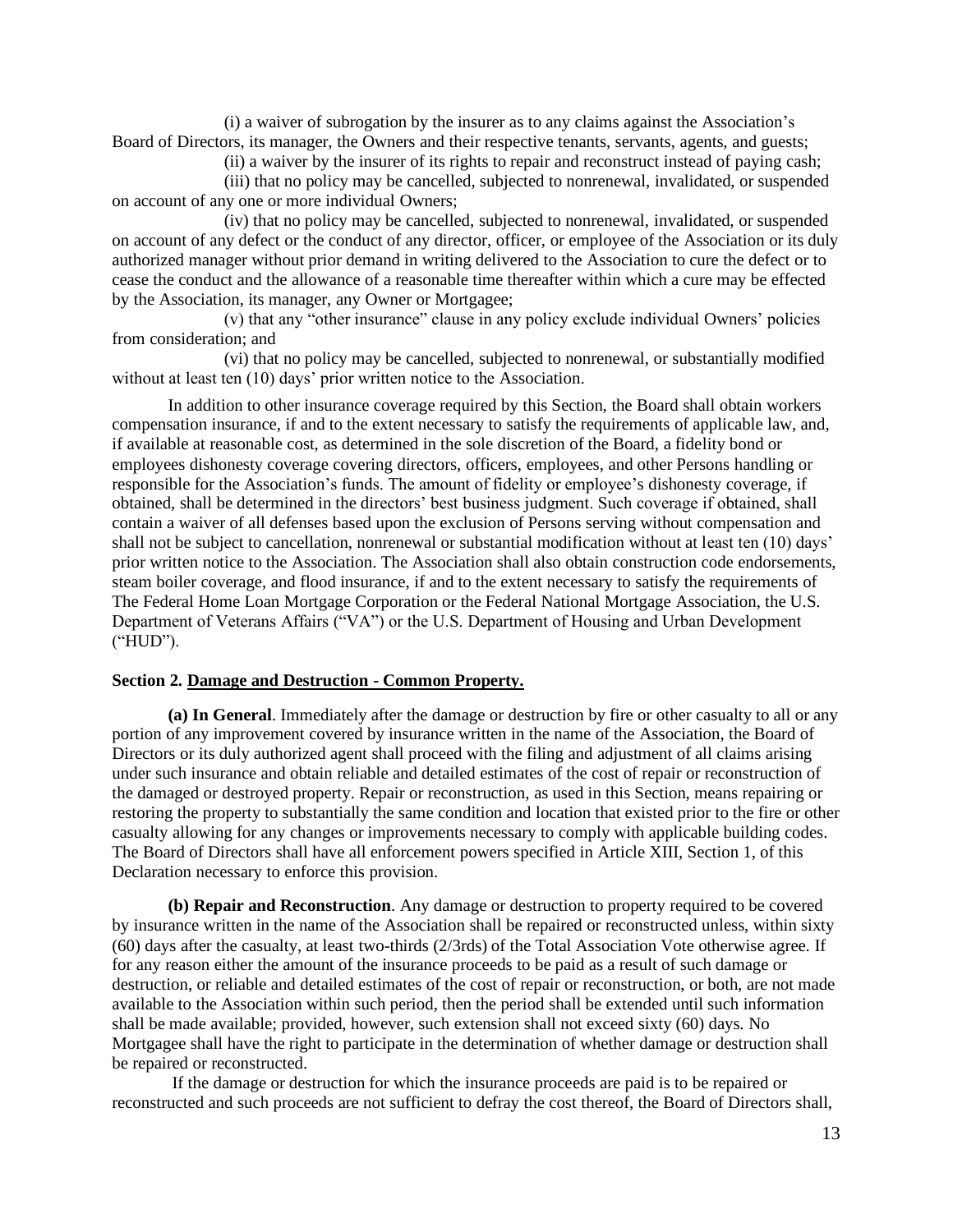without the necessity of a vote of the Association's members, levy a special assessment against all Owners in proportion to the number of Lots owned by such Owners. Additional assessments may be made in like manner at any time during or following the completion of any repair or reconstruction. If the funds available from insurance exceed the costs of repair or reconstruction or if the improvements are not repaired or reconstructed, such excess shall be deposited to the benefit of the Association.

 In the event that it should be determined by the Association in the manner described above that the damage or destruction shall not be repaired or reconstructed and no alternative improvements are authorized, then and in that event the property shall be restored to its natural state and maintained as an undeveloped portion of the Community by the Association in a neat and attractive condition.

**Section 3. Damage and Destruction -Lots.** The damage or destruction by fire or other casualty to all or any portion of any improvement on a Lot shall be repaired by the Owner thereof within seventy-five (75) days after such damage or destruction or, where repairs cannot be completed within seventy-five (75) days, they shall be commenced within such period and shall be completed within a reasonable time thereafter. Alternatively, the Owner may elect to demolish all improvements on the Lot and remove all debris there from within seventy-five (75) days after such damage or destruction. In the event of noncompliance with this provision, the Board of Directors shall have all enforcement powers specified in Article XIII, Section 1 of this Declaration.

**Section 4. Insurance Deductible.** The deductible for any casualty insurance policy carried by the Association shall, in the event of damage or destruction, be allocated among the Persons who are responsible hereunder, or under any declaration or contract requiring the Association to obtain such insurance, for maintenance of the damaged or destroyed property.

## **Article IX Condemnation**

Whenever all or any part of the Common Property shall be taken (or conveyed in lieu of and under threat of condemnation by the Board, acting on its behalf or on the written direction of all Owners of Lots subject to the taking, if any) by any authority having the power of condemnation or eminent domain, the Association shall represent the Owners. The award made for such taking shall be payable to the Association as trustee for all Owners. The provisions of Article VIII, Section 2, above, applicable to Common Property improvements damage or destruction, shall govern replacement or restoration and the actions to be taken in the event that the improvements are not restored or replaced.

## **Article X Annexation of Additional Property**

Subject to the consent of the Owner thereof, and upon the affirmative vote or written consent, or any combination thereof, of Owners of at least two-thirds (2/3) of the Lots, the Association may annex other real property to the provisions of this Declaration and the jurisdiction of the Association by filing for record in the Office of the Clerk of the Superior Court of the county in which the property to be annexed is located a Supplementary Declaration describing the property being annexed. Any such Supplementary Declaration shall be signed by the President and Secretary of the Association, and any such annexation shall be effective upon the filing for record of such Supplementary Declaration, unless a later effective date is provided therein.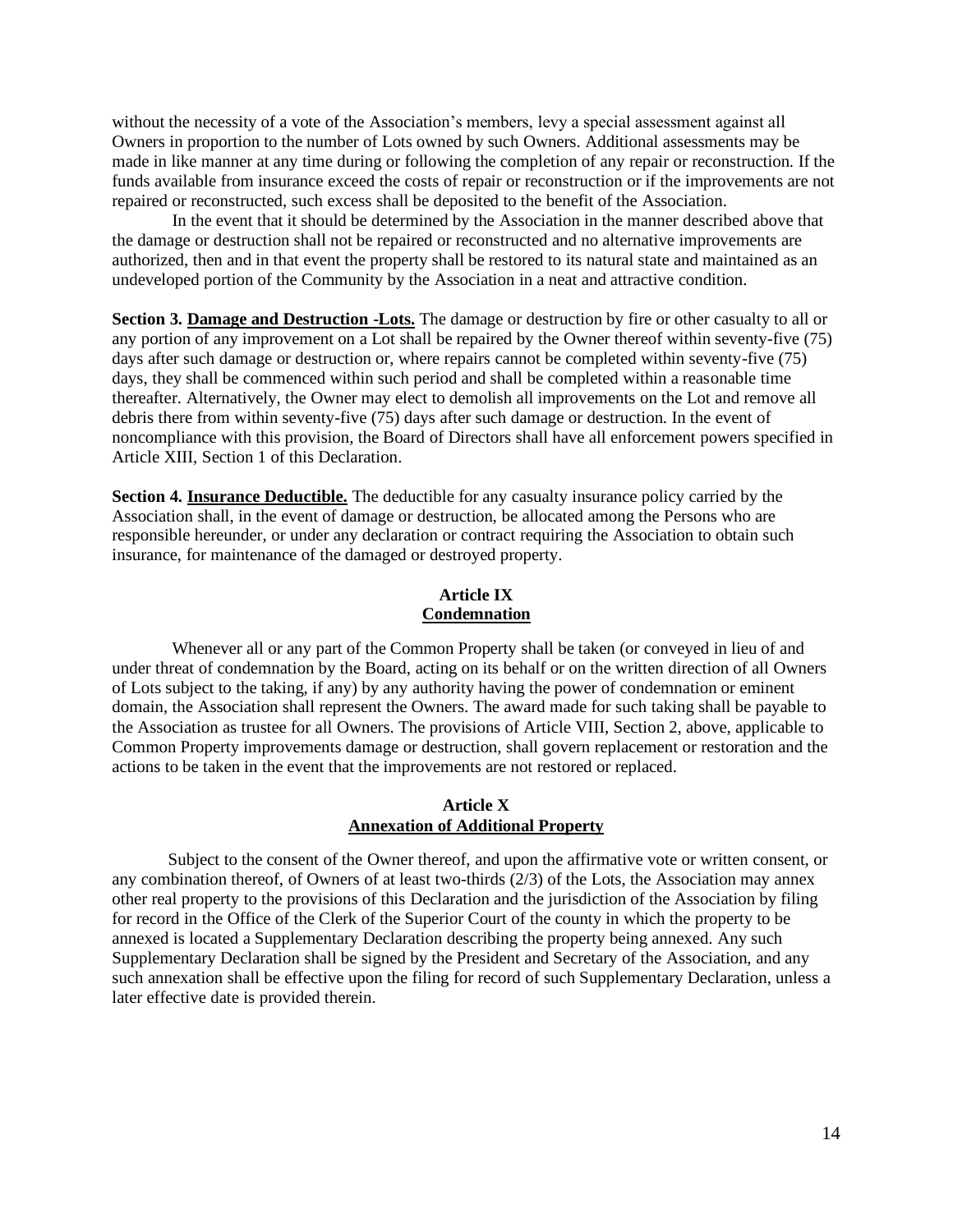## **Article XI Mortgagee Provisions**

The following provisions are for the benefit of holders of first Mortgages on Lots in the Community. The provisions of this Article apply to both this Declaration and to the Bylaws, notwithstanding any other provisions contained therein.

 **Section 1. Notices of Action.** An institutional holder, insurer, or guarantor of a first Mortgage, who provides written request to the Association (such request to state the name and address of such holder, insurer, or guarantor and the Lot number), (therefore becoming an 'eligible holder"), will be entitled to timely written notice of:

(a) Any condemnation loss or any casualty loss which affects a material portion of the Community, or which affects any Lot on which there is a first Mortgage held, insured, or guaranteed by such eligible holder;

 (b) Any delinquency in the payment of assessments or charges owed by an Owner of a Lot subject to the Mortgage of such eligible holder, where such delinquency has continued for a period of sixty (60) days; provided, however, notwithstanding this provision, any holder of a first Mortgage, upon request, is entitled to written notice from the Association of any default in the performance by an Owner of a Lot of any obligation under this Declaration or Bylaws of the Association which is not cured within sixty (60) days;

 (c) Any lapse, cancellation, or material modification of any insurance policy maintained by the Association; or

 (d) Any proposed action, which would require the consent of a specified percentage of Mortgage holders.

**Section 2. No Priority.** No provision of this Declaration or the Bylaws gives or shall be construed as giving any Owner or other party priority over any rights of the first Mortgagee of any Lot in the case of distribution to such Owner of insurance proceeds or condemnation awards for losses to or a taking of the Common Property.

**Section 3. Notice to Association.** Upon request, each Lot Owner shall be obligated to furnish to the Association the name and address of the holder of any Mortgage encumbering such Owner's Lot.

**Section 4. Amendments by Board.** Should the Federal National Mortgage Association, the Federal Home Loan Mortgage Corporation, HUD or VA subsequently delete any of their respective requirements, which necessitate the provisions of this Article or make any such requirements less stringent, the Board, or to the extent that changes in any local, State or Federal law add mandatory requirements affecting these covenants, then without approval of the Owners, may cause an amendment to this Article to be recorded to reflect such changes.

**Section 5. Applicability of Article XI.** Nothing contained in this Article shall be construed to reduce the percentage vote that must otherwise be obtained under this Declaration, Bylaws, or Georgia law for any of the acts set out in this Article.

**Section 6. Failure of Mortgagee to Respond.** Any Mortgagee who receives a written request from the Board to respond to or consent to any action shall be deemed to have approved such action if the Association does not receive a written response from the Mortgagee within thirty (30) days of the date of the Association's request.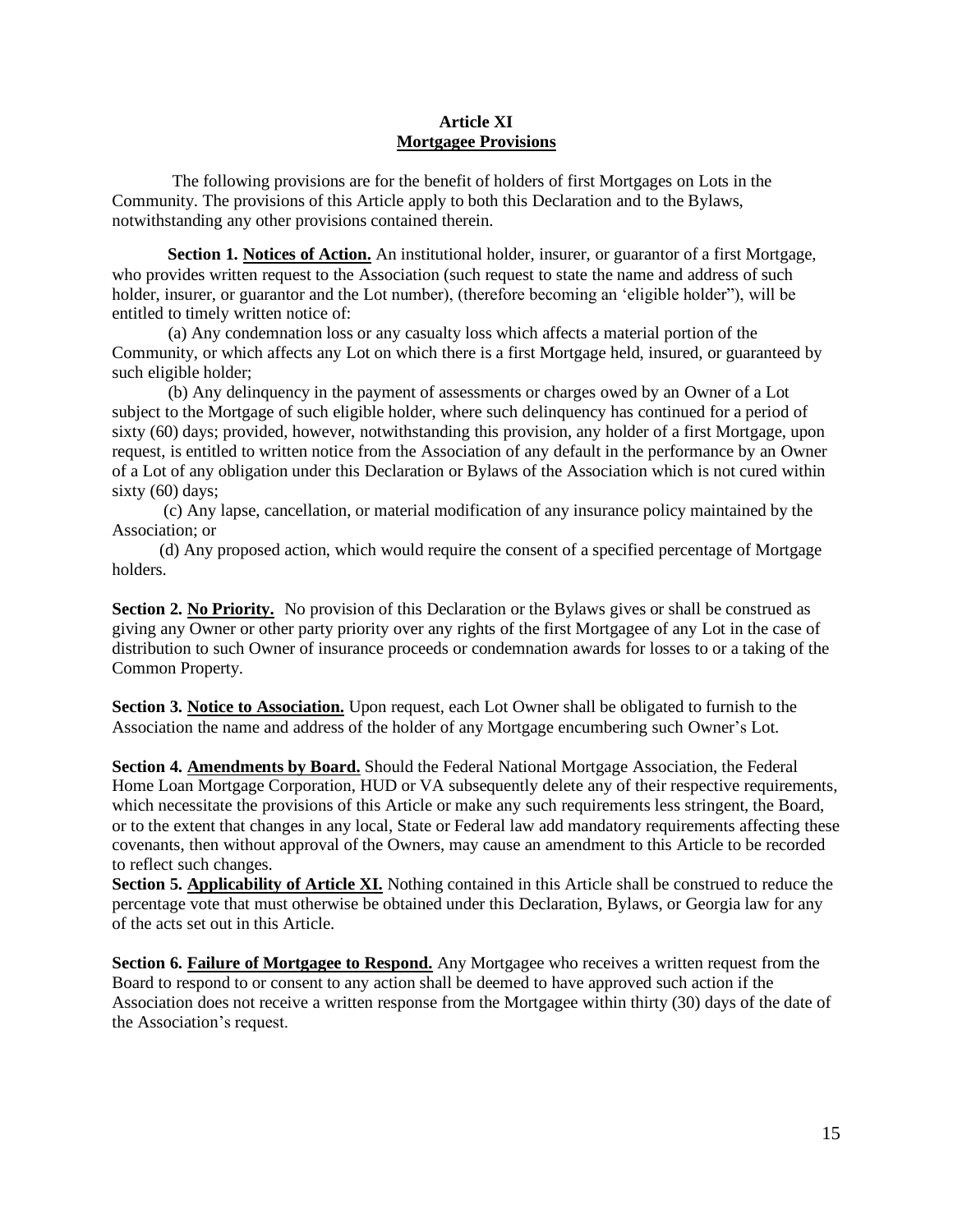## **Article XII Easements**

**Section 1. Easements for Encroachment and Overhang.** There shall be reciprocal appurtenant easements for encroachment and overhang as between each Lot and such portion or portions of the Common Property adjacent thereto or as between adjacent Lots due to the unintentional placement or settling or shifting of the improvements constructed, reconstructed, or altered thereon (in accordance with the terms of this Declaration) to a distance of not more than five (5) feet, as measured from any point on the common boundary between each Lot and the adjacent portion of the Common Property or as between adjacent Lots, as the case may be, along a line perpendicular to such boundary at such point; provided, however, in no event shall an easement for encroachment exist if such encroachment occurred due to willful conduct on the part of an Owner, tenant, or the Association.

## **Section 2. Easements for Use and Enjoyment.**

Every Owner of a Lot shall have a right and easement of ingress and egress, use and enjoyment in and to the Common Property, which shall be appurtenant to and shall pass with the title to their Lot. Any Lot Owner may delegate his or her right of use and enjoyment in and to the Common Property and facilities located thereon to the members of his family, his tenants and guests and shall be deemed to have made a delegation of all such rights to the Occupants of such Owner's Lot if leased.

**Section 3. Easements for Association Maintenance.** There is hereby reserved to the Association a perpetual easement across such portions of the Community, determined in the sole discretion of the Association, as are necessary to allow for the maintenance required under Article V. Such maintenance shall be performed with a minimum of interference to the quiet enjoyment to Owners' property, reasonable steps shall be taken to protect such property, and damage shall be repaired by the Person causing the damage at its sole expense.

**Section 4. Easement for Entry.** The Board shall have the right, but shall not be obligated, to observe any property within the Community for emergency, security, and safety reasons. Except in an emergency situation, such observation shall only take place during reasonable hours and after notice to the Owner.

**Section 5. Easements for Entry Features and Street Signs.** There is hereby reserved to the Association an easement over and upon each Lot for ingress, egress, installation, construction, landscaping and maintenance of entry features, street signs and Community signs. The easement and right herein reserved shall include the right to cut, remove and plant trees, shrubbery, flowers and other vegetation around all entry features and the right to grade the land under and around the entry features.

## **Article XIII General Provisions**

#### **Section 1. Right of Enforcement.**

#### **(a) Compliance.**

The Property shall be used only for those uses and purposes set out in this Declaration. Every Owner and Occupant shall comply strictly with this Declaration, By-Laws, and any Association Rules, Regulations and Guidelines, and any lack of compliance therewith shall entitle the Association and, in an appropriate case, one or more aggrieved Owners, to take action to enforce the terms of this Declaration, By-Laws, and any Association Rules, Regulations and Guidelines.

Any lack of compliance shall entitle any person or persons owning any real property situated in Falcon Hills to prosecute any proceedings at law or in equity against the person or persons violating or attempting to violate any such covenant, and either to prevent him or them from so doing, or to recover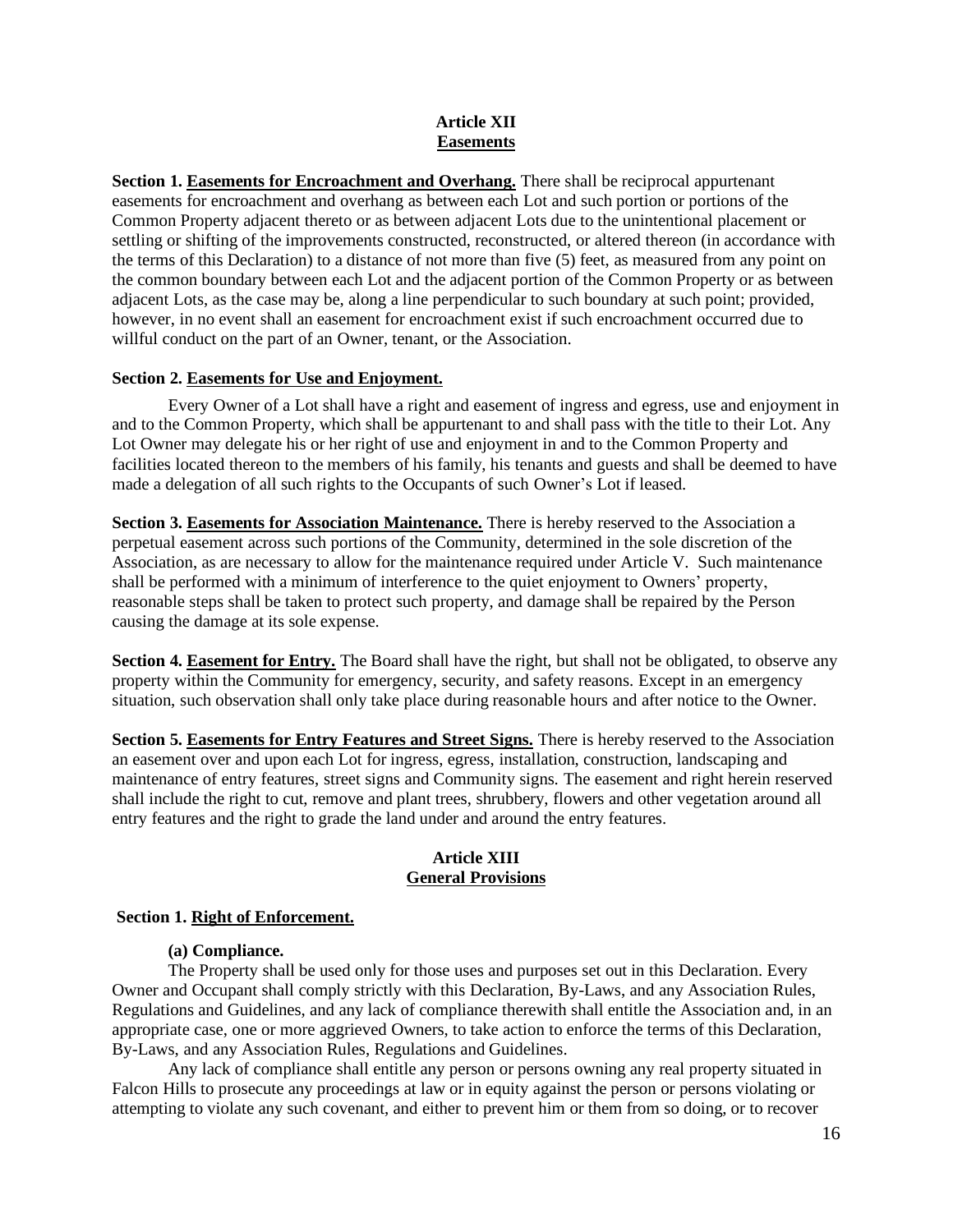damages or other fees for such violations. The failure of any property owner to enforce promptly the provisions of these covenants shall, at no time, be considered a waiver of future rights to enforce compliance.

In addition to any rights the Association may have against an Owner's family, guests, tenants or occupants, as a result of such person's violation, the Association may take action under this Declaration against the Owner as if the Owner committed the violation in conjunction with the Owner's family, guests, tenants or occupants. The failure of the Association to enforce promptly the provisions of these covenants shall, at no time, be considered a waiver of future rights to enforce compliance.

The Board and its representatives shall have the right, during reasonable hours, to inspect the exterior of a property for the purpose of ascertaining whether or not the covenants, bylaws, and restrictions have been or are being complied with. Such Persons shall not be deemed guilty of trespass by reason of such inspection. Any improvement deemed to be nonconforming by ballot or against the Covenants, and Bylaws upon the written request of the Board, shall, at the Owner's cost and expense, remove such nonconforming structure or improvement and restore the land to substantially the same condition as existed prior to the nonconforming work. All costs, including, without limitation, attorney's fees, may be assessed against the Lot as a specific assessment. In such event, neither the Association nor the officers, directors, members, employees and agents of the Association shall be held liable to any Person for exercising the rights granted by this paragraph. In addition to any other remedies available to the Association, in the event of noncompliance with this Article, the Association may record in the appropriate land records a notice of violation hereunder naming the violating Owner. In addition to the foregoing, the Association shall have the authority and standing to pursue any and all remedies available at law and equity to enforce the provisions of this Article. Non-enforcement does not mean permission.

All costs, including, without limitation, attorney's fees, may be assessed against the Lot as a specific assessment. In such event, neither the Association nor the officers, directors, members, employees and agents of the Association shall be held liable to any Person for exercising the rights granted by this paragraph. In addition to any other remedies available to the Association, in the event of noncompliance with this Article, the Association may record in the appropriate land records a notice of violation hereunder naming the violating Owner. In addition to the foregoing, the Association shall have the authority and standing to pursue any and all remedies available at law and equity to enforce the provisions of this Article. Non-enforcement does not mean permission.

## **(b) Fines, Suspensions, & Notices of Non-Compliance.**

The Board shall have the power to impose reasonable fines, which shall constitute a lien upon the Owner's Lot, and to suspend an Owner's right to vote and/or to use the Common Property for violation of any duty imposed under this Declaration, By-Laws, or any Association Rules, Regulations and Guidelines. To the extent any assessments, fines or other charges, or any part thereof, remain unpaid more than thirty (30) days after becoming due, the Owner's and Occupant's rights to vote and use the Common Property shall be automatically suspended until all amounts owed are paid in full.

However, nothing herein shall authorize the Association or the Board of Directors to deny ingress and egress to or from a Lot. The Association shall also have the right to record a Notice of Non-Compliance on the County records regarding any outstanding violations of the Declaration, By-Laws, or any Association Rules, Regulations and Guidelines.

## **(c) Application to Owner and Occupant.**

If any Occupant of a Lot violates this Declaration, By-Laws, or any Association Rules, Regulations and Guidelines, any suspensions may be imposed against the Owner and/or Occupant. The failure of the Board to enforce any provision of this Declaration, By-Laws, or any Association Rules, Regulations and Guidelines shall not be deemed a waiver of the right of the Board to do so thereafter.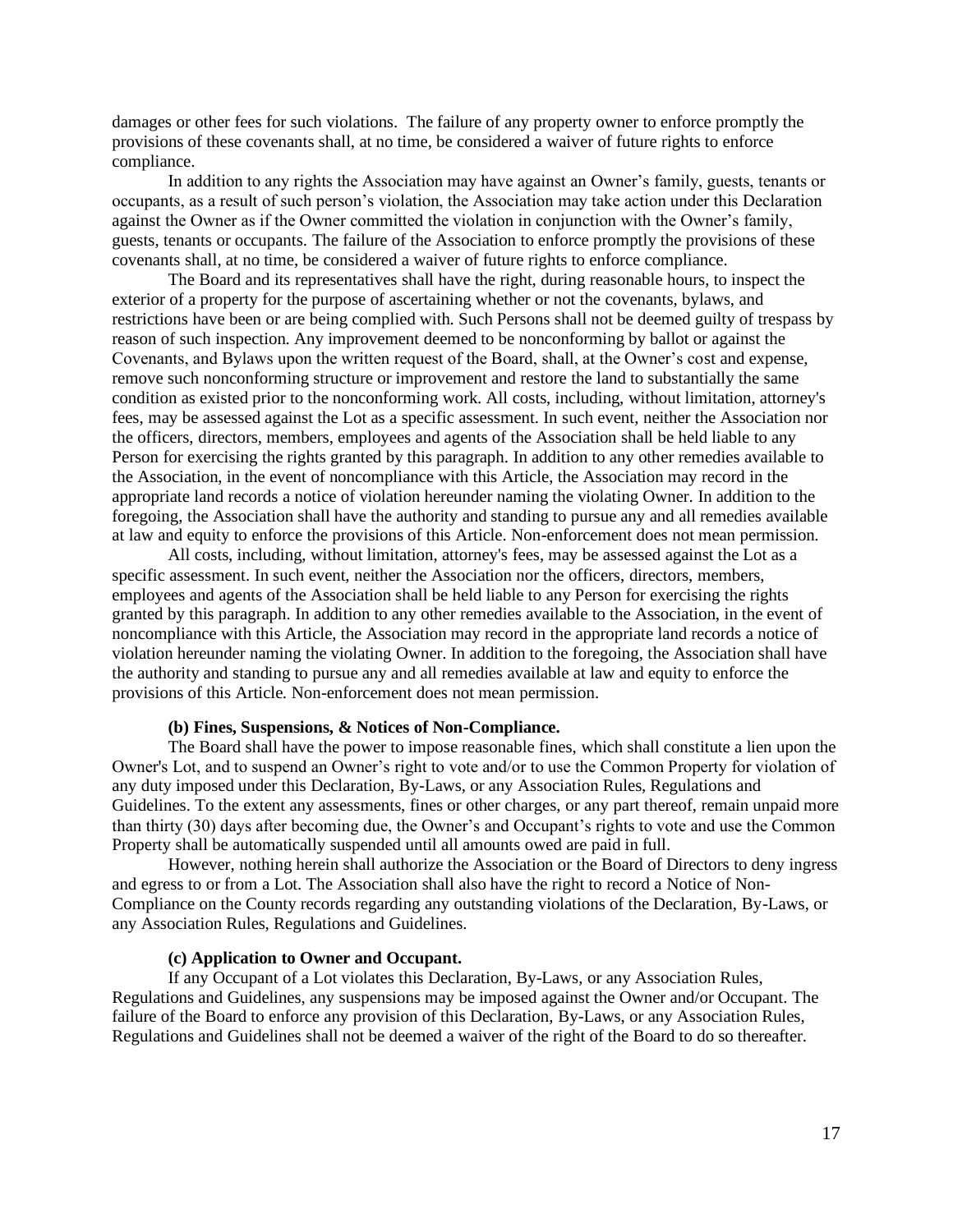#### **(d) Failure of Enforcement.**

Notwithstanding the above, no right of action shall exist against the Association for failure of enforcement where: (i) the Board determines that the Association's position is not strong enough to justify taking enforcement action; (ii) a particular violation is not of such a material nature as to be objectionable to a reasonable person or justify the expense and resources to pursue; or (iii) the Owner or party asserting a failure of enforcement possesses an independent right to bring an enforcement action therefore at law or in equity and has filed to do so.

#### **(e) Costs and Attorney Fees for Enforcement.**

In any enforcement action taken by the Association, including the abatement of any violation, the Association shall be entitled to any costs incurred against an Owner and/or Occupant, including reasonable attorney's fees actually incurred, whether or not a legal proceeding in law or equity is filed in connection with the violation, shall constitute a specific assessment against the Lot.

**Section 2. Duration.** The covenants and restrictions of this Declaration shall run with and bind the Properties perpetually to the extent provided for in the Act.

**Section 3. Amendment.** This Declaration may be amended upon the affirmative vote or written consent, or any combination thereof, of at least two-thirds (2/3rds) of the Total Association Vote. "Total Association Vote" means all of the votes attributable to Permanent Members and Permanent Recreational Members of the Association, but does not include those Lot Owners who have had their right to vote suspended pursuant to this Declaration. For purposes of amending this Declaration, the term Total Association Vote shall not include the Permanent Recreational Members if the amendment is regarding a use restriction or architectural provision. The Board may amend the Declaration without a vote of the Owners in order to comply with requirements of federal, state, or local law, including, but not limited to FHA regulations.

If legal action is not instituted to challenge the validity of any amendment to this Declaration (including this restated amendment) within one (1) year of the recording thereof in the County land records, then any such amendment shall be presumed to be validly approved and adopted. Every purchaser or grantee of any interest in any real property now or hereafter subject to this Declaration, by acceptance of a deed or other conveyance, hereby agrees that this Declaration may be amended as provided for in this Section.

**Section 4. Partition.** The Common Property shall remain undivided, and no Lot Owner nor any other Person shall bring any action for partition or division of the whole or any part thereof without the written consent of all Owners of all portions of the property located within the Community and without the written consent of all holders of all Mortgages encumbering any portion of the property, including, but not necessarily limited to, the Lots located within the Community.

**Section 5. Gender and Grammar.** The singular, wherever used herein, shall be construed to mean the plural, when applicable, and the use of the masculine pronoun shall include the neuter and feminine.

Section 6. Severability. Whenever possible, each provision of this Declaration shall be interpreted in such manner as to be effective and valid, but if the application of any provision of this Declaration to any Person or to any property shall be prohibited or held invalid, such prohibition or invalidity shall not affect any other provision or the application of any provision which can be given effect without the invalid provision or application, and, to this end, the provisions of this Declaration are declared to be severable.

**Section 7. Captions.** The captions of each Article and Section hereof, as to the contents of each Article and Section, are inserted only for convenience and are in no way to be construed as defining, limiting, extending, or otherwise modifying or adding to the particular Article or Section to which they refer.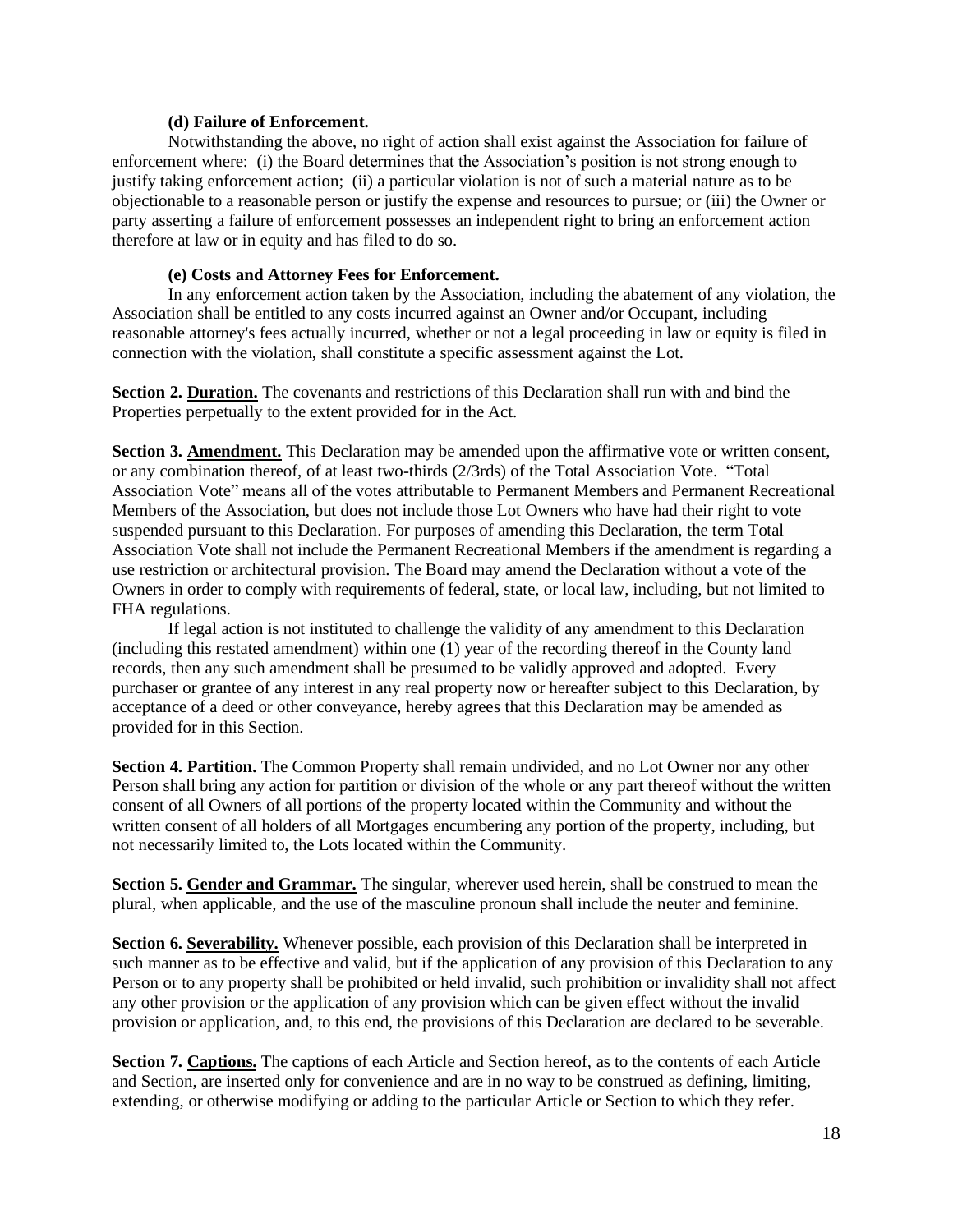**Section 8. Preparer.** This Declaration was prepared by Michael Rome, Esq. of Rome & Associates, P.C., 707 Whitlock Ave., Suite E-15, Marietta, Georgia 30064.

**Section 9. Indemnification.** In accordance with the Georgia Nonprofit Corporation Code and to the full extent allowed, the Association shall indemnify every Person who was or is a party or who is threatened to be made a party to any threatened, pending, or completed action, suit, or proceeding, whether civil, criminal, administrative, or investigative (other than an action by or in the right of the Association), by reason of the fact that such Person is or was serving as a director, officer, of committee member of the Association against any and all expenses, including attorneys' fees, imposed upon or reasonably incurred in connection with any action, suit, or proceeding, if such Person acted in a manner reasonably believed to be in or not opposed to the best interests of the Association and, with respect to any criminal action or proceeding, had no reasonable cause to believe his conduct was unlawful. Any indemnification hereunder shall be made by the Association only as authorized in a specific case upon a determination that indemnification of the Person is proper under the circumstances.

## **Section 10. Books and Records.**

## **(a) Inspection by Members and Mortgagees**.

Books and records of the Association may be inspected and copied pursuant to the provisions of Section 14-3-1602 of the Georgia Nonprofit Corporation Act by any member of the Association or by their duly appointed representative, and by holders, insurers, or guarantors of any first Mortgage.

## **(b) Rules for Inspection by Members and Mortgagees.**

The Board shall establish reasonable rules with respect to:

- (i) the written notice to be given to the custodian of the records;
- (ii) hours and days of the week when such an inspection may be made; and
- (iii) payment of the cost of reproducing copies of documents.

#### **(c) Inspection by Directors.**

Every director shall have the absolute right at any reasonable time to inspect all books, records, and documents of the Association and the physical properties owned or controlled by the Association. The right of inspection by a director includes the right to make extra copies of documents at the reasonable expense of the Association.

## **(d) Privileged Documents.**

Privileged documents, such as communications between the Association's counsel and the Board, or any documents sealed by order of a court, shall not be subject to inspection by the Association members. It shall be a breach of duty on the part of a Director to release any privileged documents or copies of privileged documents to members of the Association, or any other person, without written permission of the full Board.

**Section 11. Audit of Financial Records.** At the annual or a specially called meeting, the Owners by a majority of the Total Association Vote, may require that the financial records of the Association be audited as a common expense by a certified public accountant. The Board of Directors may at any time, and without a vote of the Owners, require an audit or review of the Association's financial records to be paid as a common expense, whether or not the estimated expense of doing so was contained within an annual budget.

**Section 12. Notice of Sale.** In the event an Owner sells or otherwise transfers title to his or her Lot, the Owner shall give to the Association, in writing, the name of the purchaser or transferee of the Lot and such other information as the Board may reasonably require.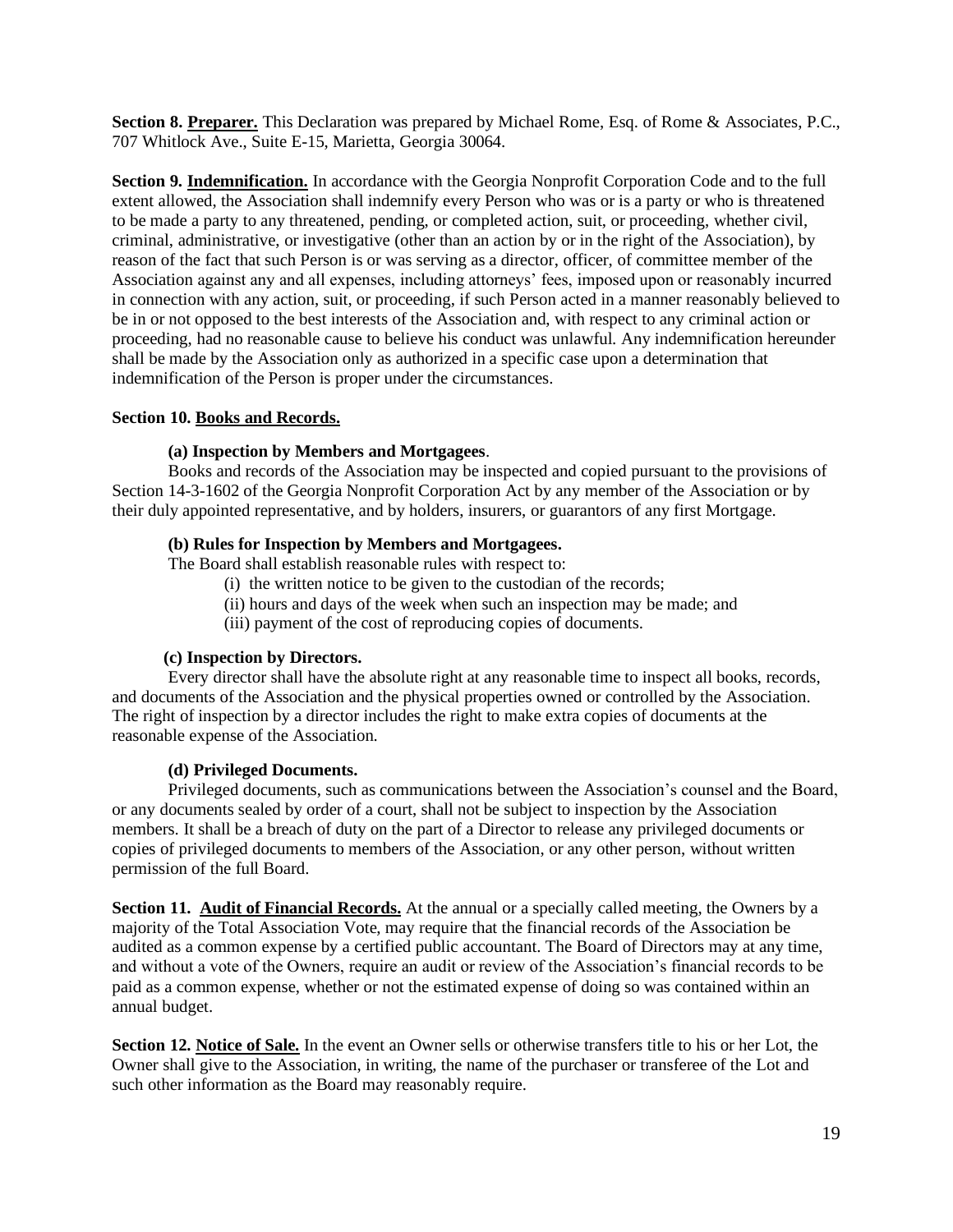**Section 13. Agreements.** All agreements and determinations, including settlement agreements regarding litigation involving the Association, lawfully authorized by the Board of Directors shall be binding upon all Owners, their heirs, legal representatives, successors, assigns, and others having an interest in the Community or the privilege of possession and enjoyment of any part of the Community.

**Section 14. Variances.** Notwithstanding anything to the contrary contained herein, the Board of Directors or its designee shall be authorized to grant individual variances from any of the provisions of this Declaration, the Bylaws and any rule, regulation or use restriction promulgated pursuant thereto if it determines that waiver of application or enforcement of the provision in a particular case would not be inconsistent with the overall scheme of the Community, and the Variance is given in a dated writing.

**Section 15. Implied Rights.** The Association may exercise any right or privilege given to it expressly by this Declaration, the Bylaws, the Articles of Incorporation, any use restriction or rule, and every other right or privilege reasonably to be implied from the existence of any right or privilege given to it therein or reasonably necessary to effectuate any such right or privilege. The failure of the Association to enforce promptly the provisions of these covenants shall, at no time, be considered a waiver of future rights to enforce compliance.

## **Section 16. Dispute Resolution and Limitations on Litigation.**

## *A. Agreement to Avoid Litigation.*

The Association, its officers, directors, and committee members, all Persons subject to this Declaration, and any Person not otherwise subject to this Declaration who agrees to submit to this Article (collectively, "Bound Parties") agree to encourage the amicable resolution of disputes involving the Community, without the emotional and financial costs of litigation. Accordingly, each Bound Party covenants and agrees that those claims, grievances or disputes described in paragraph "B." below ("Claims") shall in lieu of filing suit in any court be resolved using the procedures set forth in **Exhibit "B"** as attached hereto and incorporated herein.

## *B. Claims.*

Unless specifically exempted below, all claims, grievances, or disputes arising out of or relating to the interpretation, application, or enforcement of the Governing Documents, or the rights, obligations, and duties of any Bound Party under the Governing Documents or relating to the design or construction of improvements on the Community shall be subject to the procedures contained in **Exhibit "B"**.

Notwithstanding the above, unless all parties otherwise agree, the following shall not be Claims and shall not be subject to the provisions of this Section:

- i. Any suit by the Association against any Bound Party to enforce the provisions of Article IV (Assessments);
- ii. Any suit by the Association to obtain a temporary restraining order (or equivalent emergency equitable relief) and such other ancillary relief as the court may deem necessary in order to maintain the status quo and preserve the Association's ability to enforce the provisions of **Article VII** (Use Restrictions and Regulations) or any related rules, regulations or guidelines;
- iii. Any suit between Owners, which does not include the Association as a party, if such suit asserts a Claim which would constitute a cause of action independent of the Governing Documents;
- iv. Any suit in which any indispensable party is not a Bound Party; and
- v. Any suit as to which any applicable statute of limitations would expire within 180 days of giving the Notice required by this Section.

With the consent of all parties thereto, any of the above may be submitted to the alternative dispute resolution procedures set forth in this Section.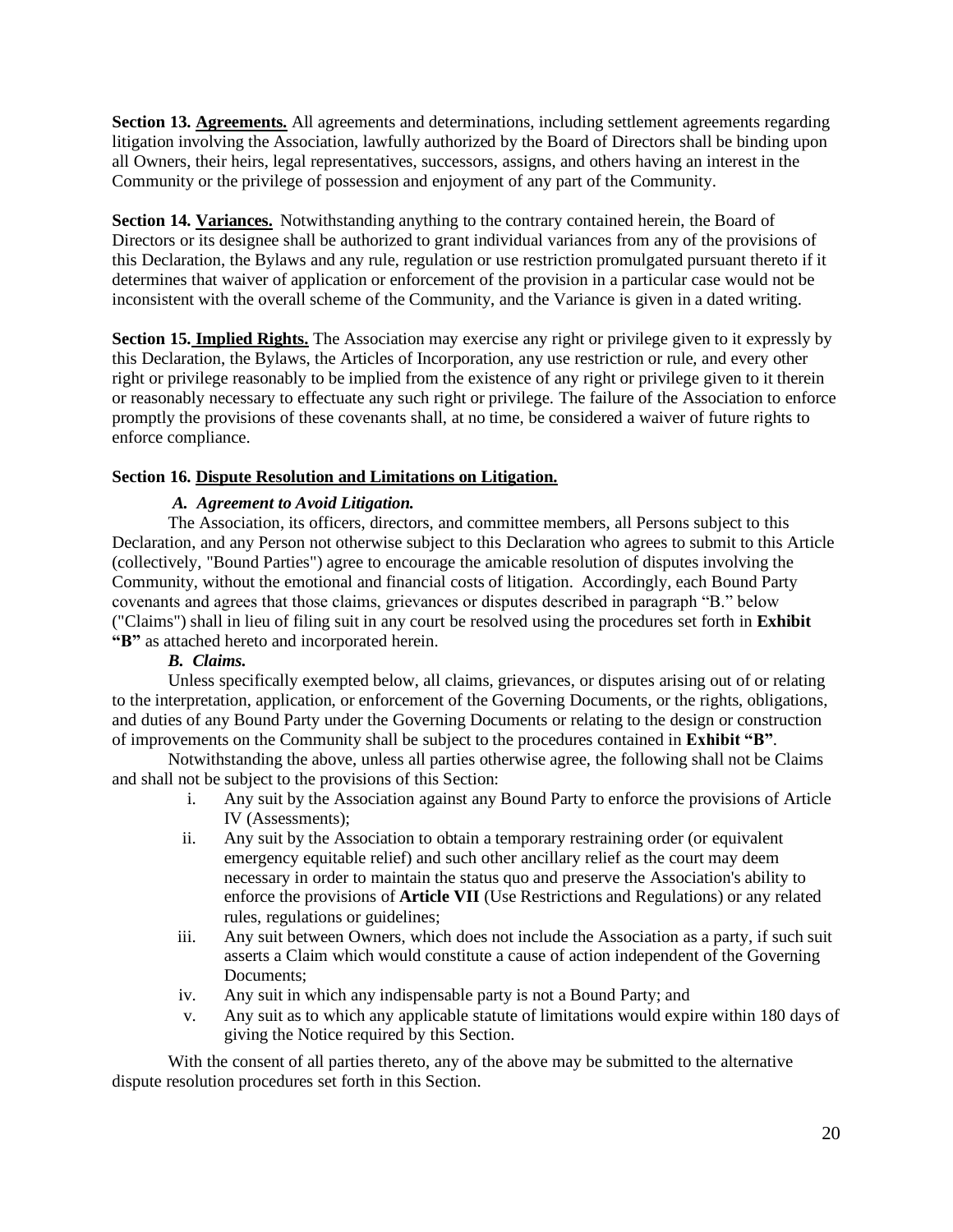#### **Section 17. Security**.

Notwithstanding any privacy walls, fences, entry gates, or camera surveillance serving the subdivision/property, the association makes no representations or warranties with regard to the efficacy of such structures from a safety or security standpoint or that such structures may not be compromised or circumvented. Each owner, for himself or herself and his or her tenants, guests, licensees, and invitees, as applicable, acknowledges and understands that the association is not a provider of security and shall not have a duty to provide security on the property. It shall be the responsibility of each owner to protect his or her person and property and all responsibility to provide security shall lie solely with each owner. Each owner, tenant, occupant, guest and invitee assume all risks of personal injury and property damage and further acknowledges and agrees that the association has made no such representations or warranties, nor has any owner, tenant, occupant, guest or invitee relied upon any representations or warranties, expressed or implied, including any warranty of merchantability or fitness for a particular purpose, relative to any safety or security measures implemented or approved. The association shall not be held liable for any loss or damage by reason of failure to provide adequate security or ineffectiveness of security measures undertaken. Furthermore, the association does not guarantee that non-owners and non-occupants will not gain access to the property and commit criminal acts, nor that criminal acts at the subdivision/property will not be committed by other owners or occupants.

**Section 18. Conflicts & Order of Law.** If there are conflicts or inconsistencies between the provisions of the Act, other Georgia law, the Articles of Incorporation, this Declaration and the Bylaws, then the Act, other Georgia law, the Articles of Incorporation, this Declaration and the Bylaws (in that order) shall prevail. Invalidation of any one of these covenants or any part thereof by judgment or court order shall in no wise affect any of the other provisions, which shall remain in full force and effect.

IN WITNESS WHEREOF, the foregoing Amendment is executed by the undersigned duly authorized representatives of the Association on the date indicated below, and said representatives certify that after any duly required notice, the Amendment was passed by the signed consent of at least sixty-six and twothirds (66-2/3%) percent of the total eligible vote of the Permanent Members. The individual agreement instruments (written consents) are maintained in the corporate records of the Association.

\_\_\_\_\_\_\_\_\_\_\_\_\_\_\_\_\_\_\_\_\_\_\_\_\_\_\_\_\_\_\_\_\_\_\_\_\_\_\_\_\_\_\_\_\_\_\_\_\_\_\_\_\_\_\_\_\_\_\_\_\_\_\_\_\_\_\_\_\_\_\_\_\_\_\_\_\_\_\_\_\_\_\_\_

## FALCON HILLS HOMEOWNERS AND RECREATION ASSOCIATION, INC.

*Sworn to, signed and sealed before us on this \_\_ day of \_\_\_\_\_\_\_\_\_\_\_\_, 20\_\_*

\_\_\_\_\_\_\_\_\_\_\_\_\_\_\_\_\_\_\_\_\_\_\_\_\_

By: (*Signature*) **\_\_\_\_\_\_\_\_\_\_\_\_\_\_\_\_\_\_\_\_** 

President

**WITNESS** 

ATTESTED TO:

*\_\_\_\_\_\_\_\_\_\_\_\_\_\_\_\_\_\_\_\_\_\_\_\_\_\_\_ (Signature)*: \_\_\_\_\_\_\_\_\_\_\_\_\_\_\_\_\_\_\_\_\_\_\_\_\_\_

Prepared By: Michael Rome, Esq. GA Bar #: 613945

NOTARY Secretary

[SEAL]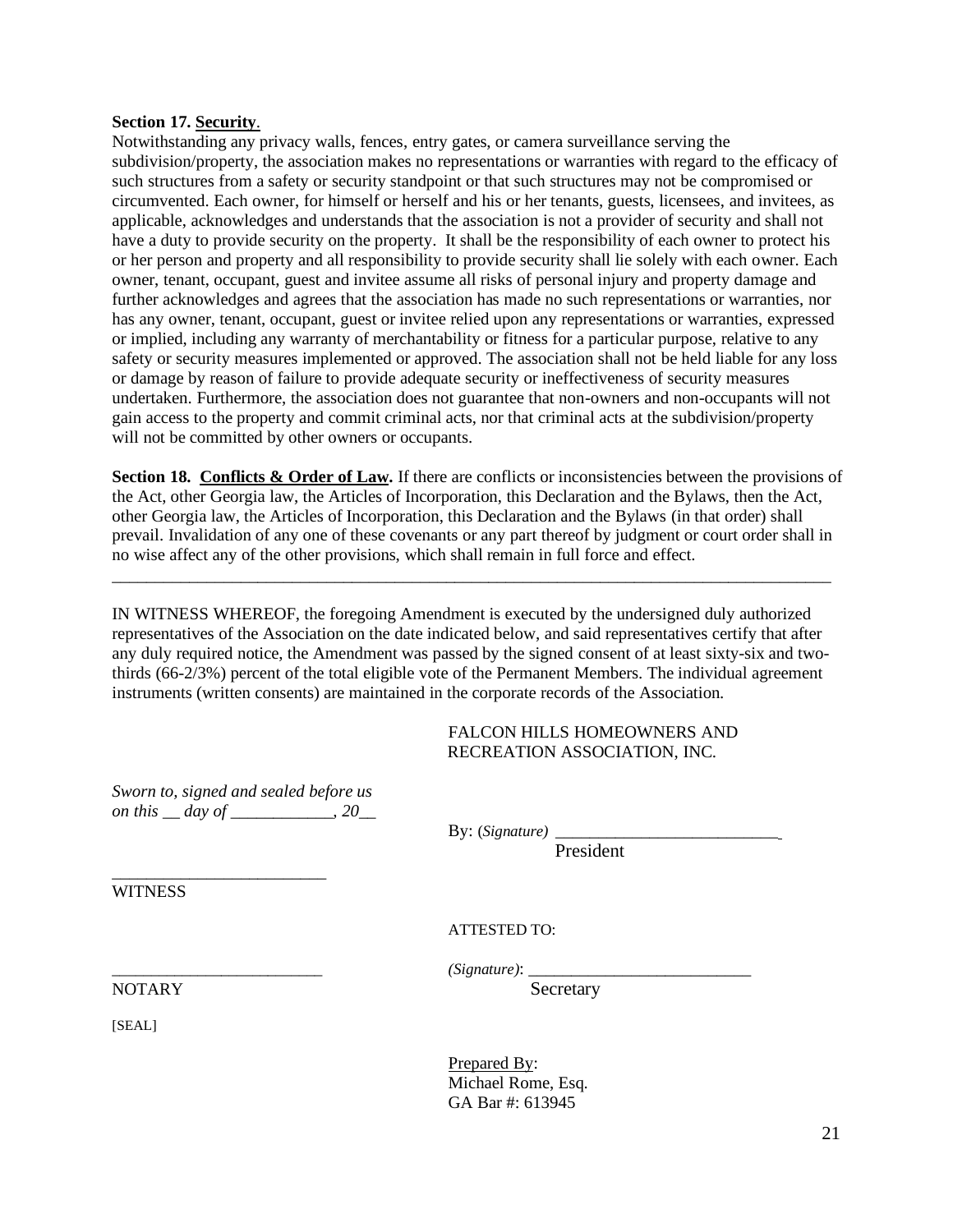#### **EXHIBIT "A"**

#### **LEASING RESTRICTIONS**

**Leasing Restrictions.** In order to preserve the character of Falcon Hills subdivision as predominantly owner-occupied and thus protect the value of Lots within the community, and ensure that Lots qualify for eligibility of mortgage financing insofar as the criteria is based upon percentage of owner-occupied Lots, the leasing of Lots is prohibited except for (1) a Grandfathered Owner or (2) an Owner who has received a written Leasing Permit or Hardship Leasing Permit from the Board as provided in this Section or (3) the Association for any Lots owned by the Association. The Board shall have the power to make reasonable rules and regulations in order to further clarify and enforce the provisions of this Section, in addition to establishing a reasonable processing fee for requests to approve leasing, an annual administrative fee, and the right to impose fines for violations, all of which will also constitute a specific assessment and lien upon the Lot being leased.

#### **(a) DEFINITIONS.**

**(i) "Assessments"** as used in this Article shall include all assessments as described and contained in Article IV of this Declaration.

**(ii) "Authorized Corporate Occupant"** shall be an officer, director, shareholder, member or employee of an Owner that is a corporation; a manager or member of an Owner that is a limited liability company; a partner of an Owner that is a partnership; or a trustee or beneficiary of an Owner that is a trust; provided the Owner receives no rent or other consideration for such occupancy. The name of each Authorized Corporate Occupant shall be provided to the Board in a sworn affidavit that includes the Occupant's relationship to the owner, and the designated Authorized Corporate Occupant may not be changed more frequently than once every 12 months without the Board's written consent. A person's designation as an Authorized Corporate Occupant shall terminate automatically upon the termination of such person's relationship with the entity holding record title to the Lot. Occupancy of an entity-owned Lot by any person that does not qualify as an Authorized Corporate Occupant hereunder shall be unauthorized and shall be deemed to constitute leasing under this Section.

**(iii) "Effective Date"** the date on which this Amendment is recorded in the County Records.

**(iv) "Grandfathered Owner"** means an Owner of a Lot who owns their Lot on the Effective Date. A Grandfathered Owner shall notify the Board when they lease their Lot, and shall provide the name of the tenants, along with the mailing address for the Owner. A Grandfathered Owner shall begin or continue to rent out the property multiple times until the date the Grandfathered Owner sells the title to the Grandfathered Lot, other than to the Owner's Spouse. No Grandfathered Owner may lease until the property is in compliance with all Covenants, By-Laws, Guidelines, and Regulations or Rules of the Association, including timely payment of any Assessments fines, or other charges to the Association.

**(v) "Leasing"** for the purposes of this Declaration is defined as the occupancy of a Lot by any person(s) other than (1) the Owner or a child, parent, grandparent, spouse or former spouse of an Owner, which relationship shall be demonstrated to the Board on request by providing a copy of a birth certificate or similar document satisfactory to the Board or (2) an Authorized Corporate Occupant or (3) a roommate of any of the preceding persons, but shall be limited to a total of one roommate or couple. *Short term rentals, including rentals through online services such as VRBO and Airbnb are strictly prohibited.* 

 **(b) LEASING CAP & PERMIT.** Owners who want to lease their lots may do so only if they have applied for and received from the Board either a "Leasing Permit" or a "Hardship Leasing Permit". **In order to qualify for a Leasing Permit, the Owner must first reside at the Lot for at least a twelve (12) month period.**

 The Board may establish conditions as to the duration and use of such permits consistent with this Section. The Board may refuse to issue any Leasing Permit or Hardship Leasing Permit if the Owner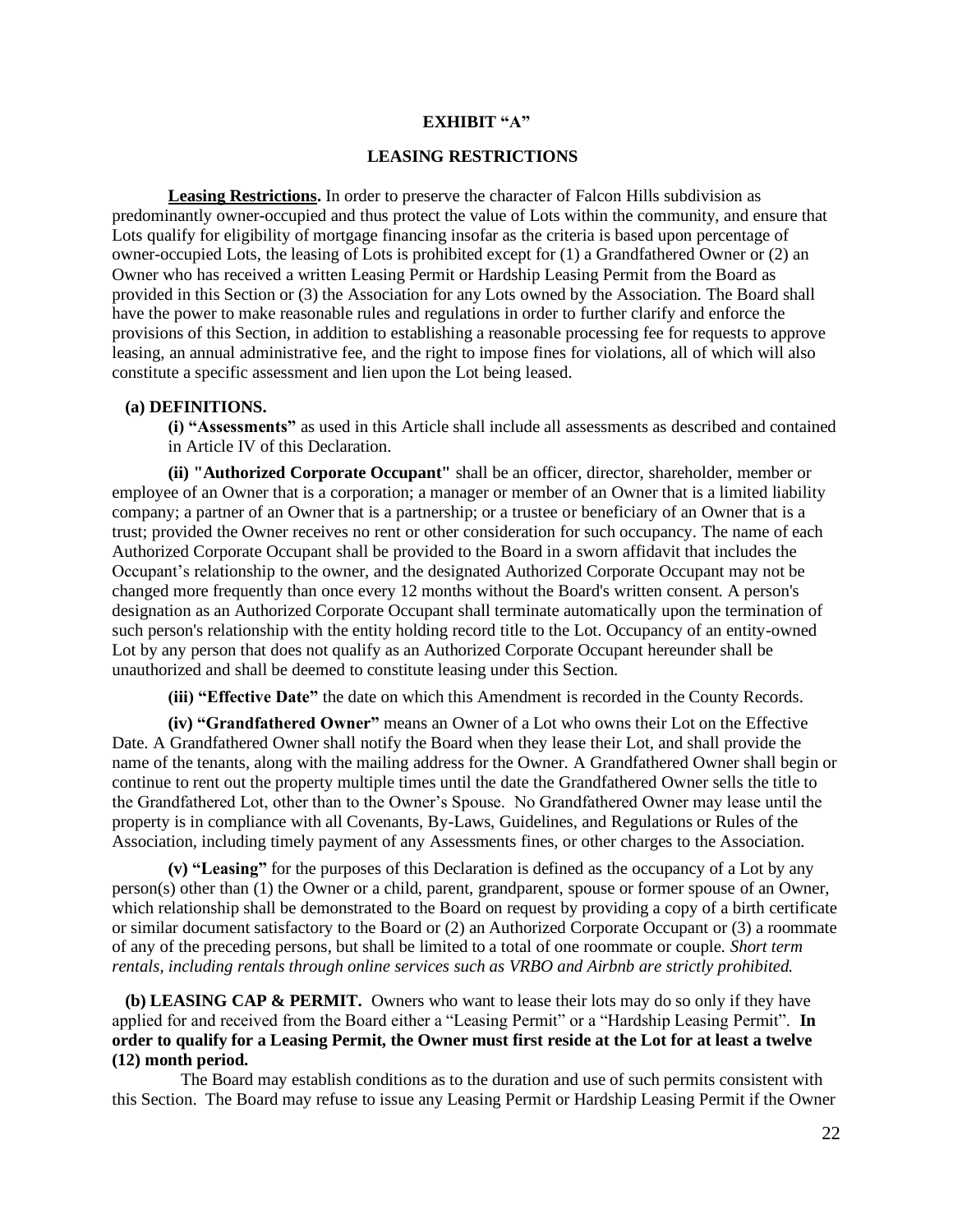is shown on the Association's books and records to be delinquent in any assessment or charge or if the Owner is in violation of the Declaration, Bylaws or Association rules.

 An Owner's request for a Leasing Permit shall be approved if the number of current, outstanding permits issued plus Grandfathered Owners then leasing is less than **seven percent (7%)** of the total Lots in Falcon Hills. An Owner, other than a Grandfathered Owner, may only lease one Lot at any given time. Leasing Permits are automatically revoked upon the sale or transfer of the Lot to a third party (excluding sales or transfers to an Owner's spouse). All Leasing Permits and Hardship Leasing Permits shall be valid only as to a specific Owner and Lot, and shall not be transferable between either Lots or Owners, including subsequent Owners of a Lot.

If the number of current Leasing Permits issued plus Grandfathered Owners then leasing is more than seven percent (7%) of the total number of Lots, then no additional Leasing Permits shall be issued, except for Hardship Leasing Permits, until that number falls below seven percent (7%). Owners who have been denied a Leasing Permit because the Leasing Cap is satisfied shall be placed on a waiting list to be issued such a permit, if they so desire, when the above conditions have been satisfied. Grandfathered Owners do not have to be placed on a waiting list, if otherwise qualified to lease as provided above.

The issuance of a Hardship Leasing Permit to an Owner shall not cause the Owner to be removed from the waiting list for a Leasing Permit.

 **(c) HARDSHIP LEASING PERMITS.** If the failure to lease will result in a hardship, the Owner may seek to lease on a hardship basis by applying to the Board of Directors for a Hardship Leasing Permit. The Board shall have the authority to issue or deny requests for Hardship Leasing Permits in its discretion after considering the following factors: (i) the nature, degree, and likely duration of the hardship, (ii) the number of Hardship Leasing Permits which have been issued to other Owners, (iii) the Owner's ability to cure the hardship, and (iv) whether previous Hardship Leasing Permits have been issued to this Owner. The Board shall not consider any hardship that pre-exists the Owner's purchase of their Lot.

The Board may promulgate and/or amend regulations to serve as guidelines for circumstances constituting a basis for consideration of issuing a Hardship Leasing Permit. By way of illustration, and not prescription, limitation, or restriction, examples of such circumstances might be those in which:

- 1. The Owner has been called to active military duty.
- 2. Placement of the Owner in a long term care facility.
- 3. Placement of the Owner with a family member due to illness.
- 4. The Owner dies and the Lot is being administered by their estate.
- 5. The Owner must temporarily relocate and intends to return to reside in the Lot.
- 6. An Owner must relocate his residence and cannot, within a set period of time from the date the Lot was placed on the market, sell the Lot while offering it for sale at a reasonable price no greater than its current appraised market value.

 Hardship Leasing Permits shall be valid for a term not to exceed one (1) year. Hardship Leasing Permits shall be automatically revoked if during the term of the permit the Owner applies for and receives a Leasing Permit. Hardship Leasing Permits shall not be renewed. Therefore, any lease signed under a Hardship Leasing Permit must contain a provision stating that the lease is not renewable.

#### **(d) LEASING PROVISIONS.** Leasing of Lots shall be governed by the following provisions:

**(i) Notice.** At least seven (7) days prior to entering into the lease of a unit, the owner shall provide the Board of Directors with a copy of the proposed lease, the names and addresses of the proposed lessee, and such other information as the Board may reasonably require. Within ten (10) business days after executing a lease agreement, the Owner shall provide the Board with a copy of the executed lease.

**(ii) General.** Lots may be leased only in their entirety; no rooms, basements or fractions of Lots may be leased without prior written Board approval. All leases shall be in writing. There shall be no subleasing of Lots or assignment of leases without prior written Board approval. All leases must be for an initial term of not less than six (6) months, but not more than twenty-four (24) months. The Owner must provide the lessee copies of the Declaration, Bylaws, and Rules and Regulations of the Association.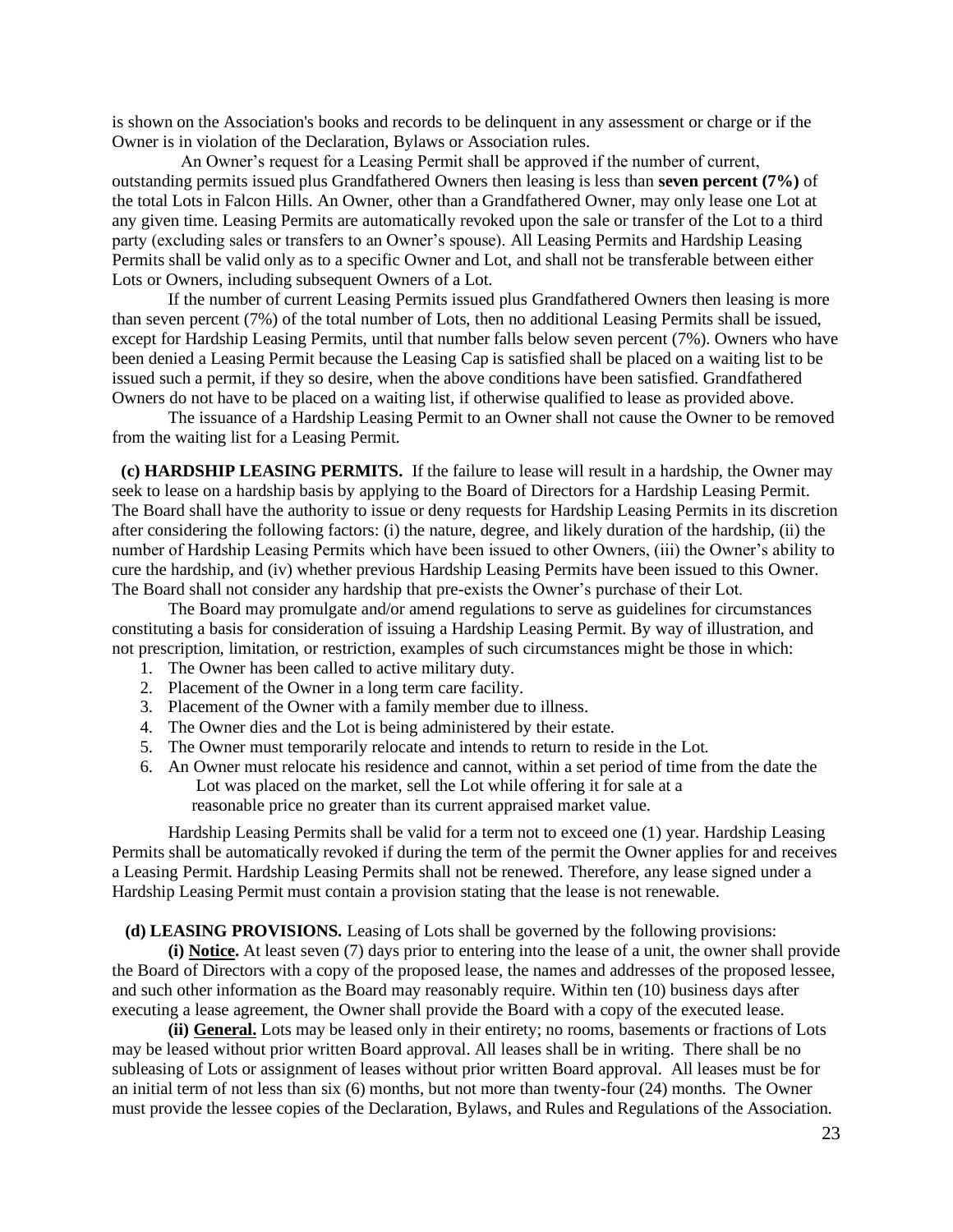Nothing herein shall be construed as giving the Association the right to approve or disapprove a proposed lessee; the Board's approval or disapproval shall be limited to the form of the proposed lease.

**(iii) Required Provisions.** Each Owner covenants and agrees that any lease of a Lot shall contain the following language and agrees that if such language is not expressly contained therein, then such language shall be incorporated into the lease by existence of this covenant, and the lessee, by occupancy of the Lot, agrees to the applicability of this covenant, and incorporation of the following language into the lease:

 **Compliance with the Governing Documents and Enforcement Powers of the Association.** 

If a Lot is leased or occupied in violation of this Section, the Association may bring an action against the lessee and/or the Owner for recovery of damages or for injunctive relief, or may impose any other sanctions authorized by the Declaration and Bylaws, as they may be amended from time to time, or which may be available at law or in equity. Failure by the Association to enforce any of its rights shall in no event be deemed a waiver of the right to do so thereafter.

The Lessee shall comply with all provisions of the Declaration, Bylaws, and rules and regulations of the Association, and shall control the conduct of all other occupants and guests of the leased Lot in order to ensure such compliance, and shall indemnify and hold the Association harmless for any such person's failure to comply. The Owner shall cause all occupants of the Lot to comply with the Declaration, Bylaws, Architectural Standards and the rules and regulations, and shall be responsible for all violations and losses caused by such occupants, notwithstanding the fact that such occupants of the Lot are also liable for any such violation or loss. If the lessee, or a person living with the lessee, violates the Declaration, Bylaws, Architectural Standards or a rule and regulation of the Association, fines may be levied against the lessee and/or the Owner; and such a violation is deemed to be a default under the terms of the lease and authorizes the Owner to terminate the lease without liability, and to evict the lessee in accordance with Georgia law. The Owner and Lessee hereby further agree to hold harmless the Association, its Board of Directors, employees and agents if the Association exercises any of the enforcement power granted in this Section.

 **(e) RIGHTS OF FIRST MORTGAGEES**. Notwithstanding anything to the contrary herein contained, the provisions of this Article shall not impair the right of any first Mortgagee to:

(i) foreclose or take title to the Lot pursuant to remedies contained in any Mortgage;

- (ii) take a deed or assignment in lieu of foreclosure; or
- (iii) sell, lease, or otherwise dispose of a Lot acquired by the Mortgagee.

 **(f) AMENDMENTS TO CONFORM WITH LAWS.** The Board may amend this Section of the Declaration without a vote of the Owners in order to comply with requirements of federal, state, or local law.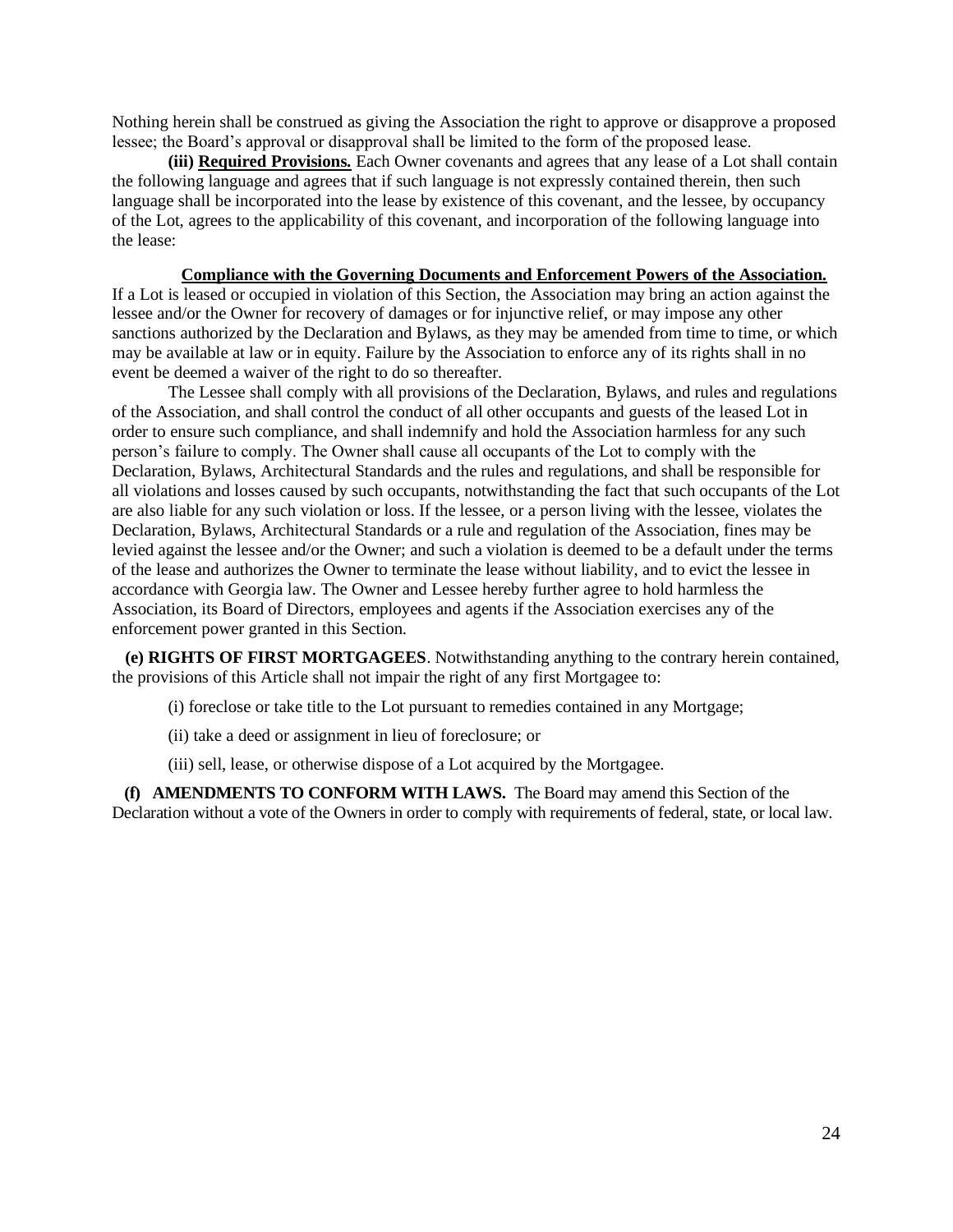#### **EXHIBIT "B"**

#### **Mandatory Procedures for Dispute Resolution**

**(a) Notice.** Any Bound Party having a Claim ("Claimant") against any other Bound Party ("Respondent") (collectively, the "Parties") shall notify each Respondent in writing (the "Notice"), stating plainly and concisely:

(i) The nature of the Claim, including the Persons involved and Respondent's role in the Claim;

(ii) The legal basis of the Claim (i.e., the specific authority out of which the Claim arises);

(iii) Claimant's proposed resolution or remedy; and

(iv) That Claimant's desire to meet with Respondent to discuss in good faith ways to resolve the Claim.

**(b) Negotiation.** The Parties shall make every reasonable effort to meet in person and confer for the purpose of resolving the Claim by good faith negotiation. If requested in writing, accompanied by a copy of the Notice, the Board may appoint a representative to assist the Parties in resolving the dispute by negotiation.

 **(c) Mediation.** If the Parties do not resolve the Claim within 30 days of the date of the Notice (or within such other period as may be agreed upon by the Parties), Claimant shall have 30 additional days to submit the Claim to mediation to an independent agency providing dispute resolution services in the Cobb County area. Each Bound Party shall present the mediator with a summary of the Claim prior to the mediation session.

If Claimant does not submit the Claim to mediation within such time, or does not appear for and participate in good faith in the mediation, Claimant shall be deemed to have waived the Claim, and Respondent shall be released and discharged from any and all liability to Claimant on account of such Claim; provided, nothing herein shall release or discharge Respondent from any liability to any Person other than the Claimant.

Any settlement of the Claim through mediation shall be documented in writing by the mediator. If the Parties do not settle the Claim within 30 days after submission of the matter to the mediation process, or within such time as determined by the mediator, the mediator shall issue a notice of termination of the mediation proceedings indicating that the parties are at an impasse and the date mediation was terminated ("Termination of Mediation"). Except as provided below in subparagraph (d), the Claimant shall then be entitled to file suit or initiate administrative proceedings on the Claim as appropriate.

Each Bound Party shall bear its own costs of mediation and each Party shall share equally all fees charged by the mediator.

 **(d) Final and Binding Arbitration.** If the Parties do not agree in writing to a settlement of the Claim within 15 days of the Termination of Mediation, the Claimant shall have 15 additional days to submit the Claim to arbitration in accordance with the Official Code of Georgia Annotated, Section 9-9-1, et seq. If not timely submitted to arbitration or if the Claimant fails to appear for the arbitration proceeding, the Claim shall be deemed abandoned, and Respondent shall be released and discharged from any and all liability to Claimant arising out of such Claim; provided, nothing herein shall release or discharge Respondent from any liability to Persons other than Claimant.

This subsection (d) is an agreement to arbitrate and is specifically enforceable under the applicable arbitration laws of the State of Georgia. The arbitration award (the "Award") shall be final and binding, and judgment may be entered upon it in any court of competent jurisdiction to the fullest extent permitted under the laws of the State of Georgia. Each Bound Party shall bear its own costs and each Party shall share equally all fees charged by the arbitrator.